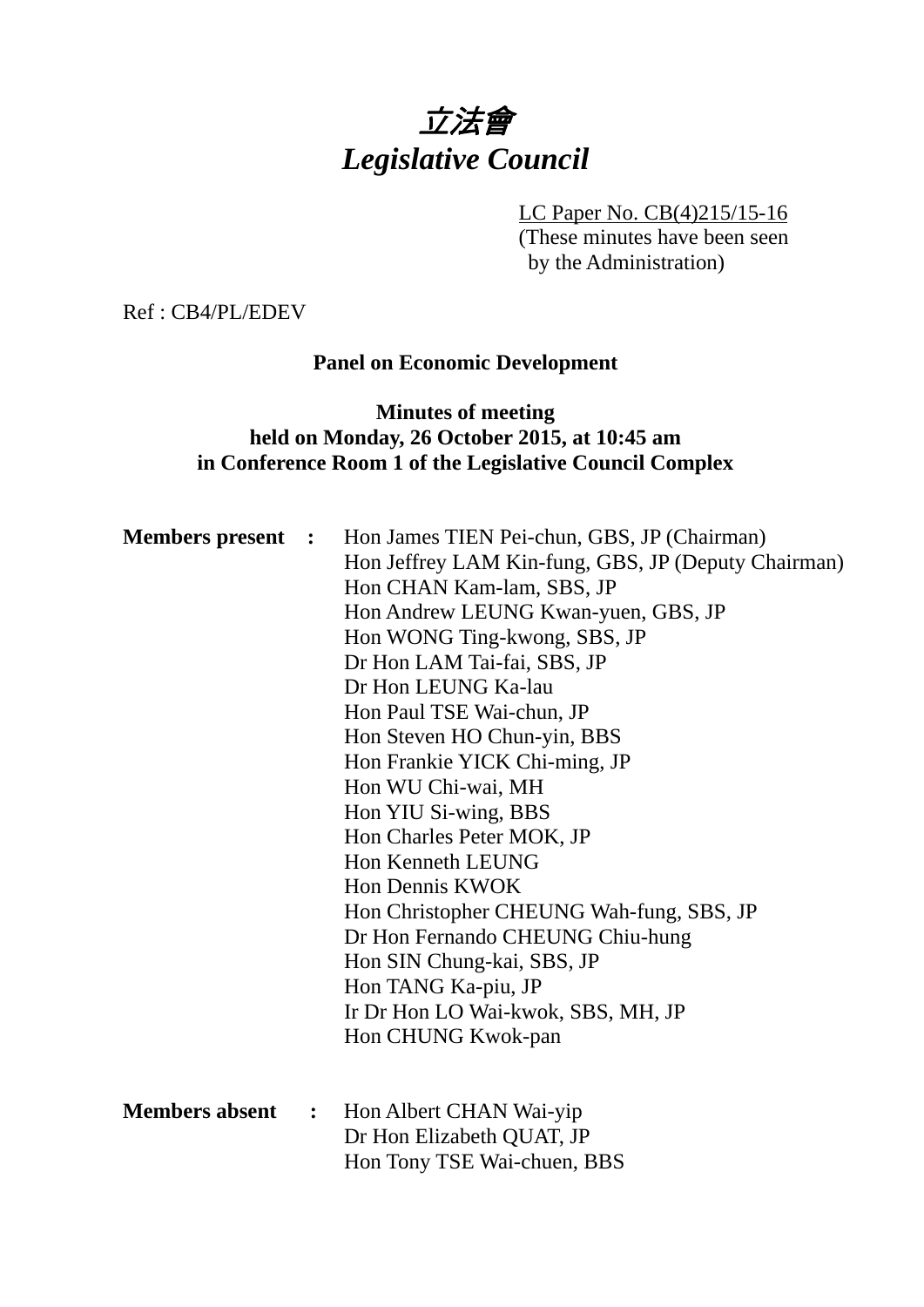| <b>Public Officers</b><br>attending | $\ddot{\cdot}$ | Agenda item IV                                                                                              |  |  |  |  |
|-------------------------------------|----------------|-------------------------------------------------------------------------------------------------------------|--|--|--|--|
|                                     |                | <b>Commerce and Economic Development Bureau</b>                                                             |  |  |  |  |
|                                     |                | Mrs Alice CHEUNG, JP<br>Deputy Secretary for Commerce and Economic<br>Development (Commerce and Industry) 3 |  |  |  |  |
|                                     |                | <b>Hongkong Post</b>                                                                                        |  |  |  |  |
|                                     |                | Mrs Jessie TING, JP<br><b>Postmaster General</b>                                                            |  |  |  |  |
|                                     |                | Ms Estella CHOW<br>Assistant<br>General<br>Postmaster<br>(Business)<br>Development)                         |  |  |  |  |
|                                     |                | <u>Agenda item V</u>                                                                                        |  |  |  |  |
|                                     |                | <b>Commerce and Economic Development Bureau</b>                                                             |  |  |  |  |
|                                     |                | Miss Cathy CHU, JP<br><b>Commissioner for Tourism</b>                                                       |  |  |  |  |
|                                     |                | Miss Rosanna LAW, JP<br>Deputy Commissioner for Tourism                                                     |  |  |  |  |
|                                     |                | <b>Highways Department</b>                                                                                  |  |  |  |  |
|                                     |                | Mr TANG Moon-yiu<br>Chief Highway Engineer/Hong Kong                                                        |  |  |  |  |
| <b>Related</b><br>organizations     | :              | <u>Agenda item V</u>                                                                                        |  |  |  |  |
|                                     |                | <b>Hong Kong Automobile Association</b>                                                                     |  |  |  |  |
|                                     |                | Mr Lawrence YU, BBS, JP<br>President                                                                        |  |  |  |  |
|                                     |                | Formula Electric Racing (Hong Kong) Limited                                                                 |  |  |  |  |
|                                     |                | Mr Samir THAPA<br>Director                                                                                  |  |  |  |  |

- 2 -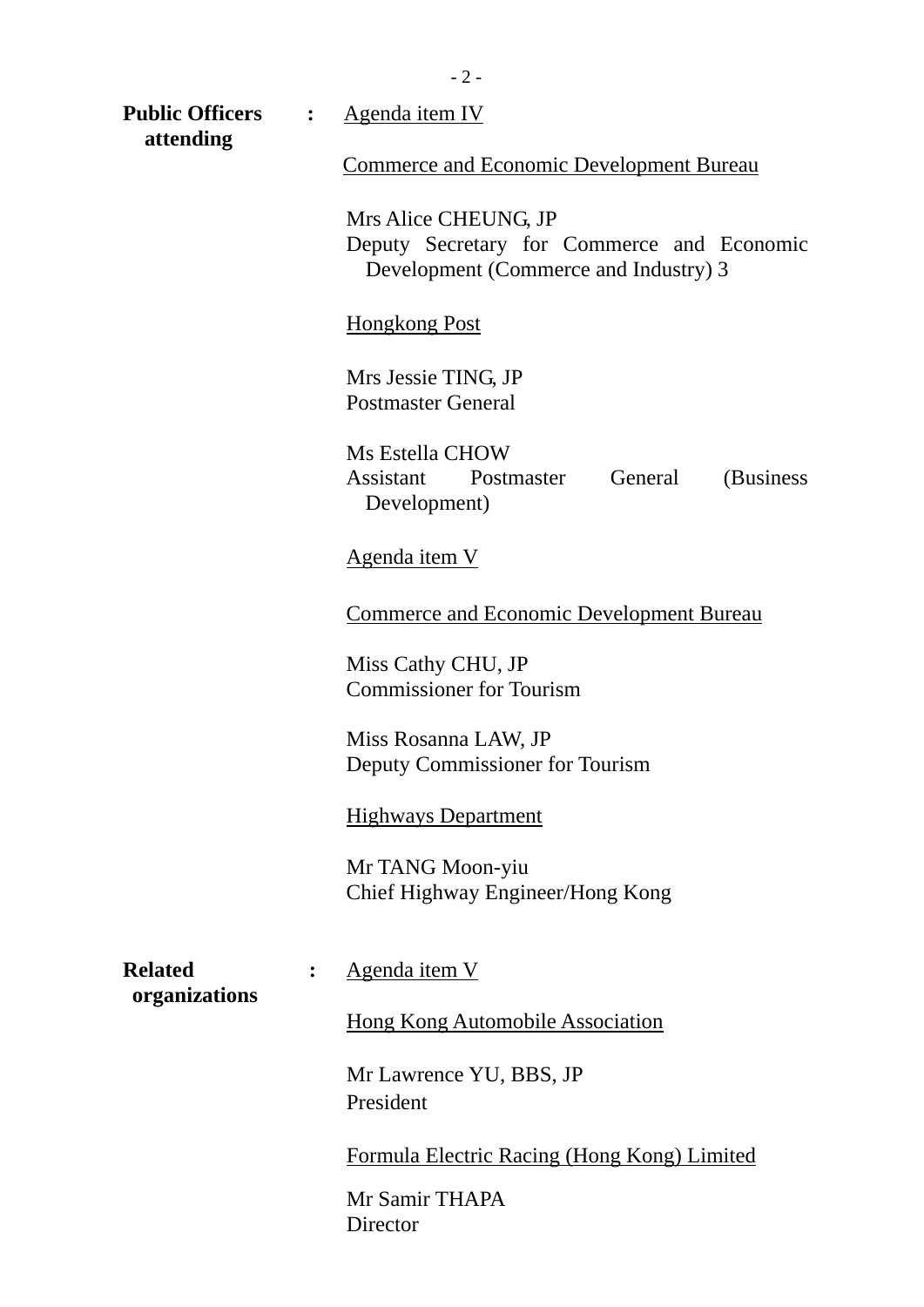| <b>Clerk in attendance:</b> | Ms Debbie YAU<br>Chief Council Secretary (4)5   |
|-----------------------------|-------------------------------------------------|
| <b>Staff in attendance:</b> | Ms Shirley TAM<br>Senior Council Secretary (4)5 |
|                             | Ms Lauren LI<br>Council Secretary (4)5          |
|                             | M. 7. . TOMO                                    |

Ms Zoe TONG Legislative Assistant (4)5

#### Action

#### **I. Confirmation of minutes of meeting**

(LC Paper No. CB(4)58/15-16 — Minutes of meeting held on

15 October 2015)

The minutes of the meeting held on 15 October 2015 were confirmed.

#### **II. Information papers issued since the last regular meeting on 27 July 2015**

- (LC Paper CB(4)1373/14-15(01) and (02) — Two referral memoranda from the meeting between Legislative Council Members and Southern District Council members on 7 May 2015 regarding the tourism plan and development for Aberdeen (Chinese version only) (Restricted to members only)
- LC Paper CB(4)1378/14-15(01) and (02) Nos. — Letter dated 10 July 2015 from Hon TANG Ka-piu on basic tariff adjustment of the Hong Kong and China Gas Company Limited (Chinese version only) and the Administration's response letter dated 28 July 2015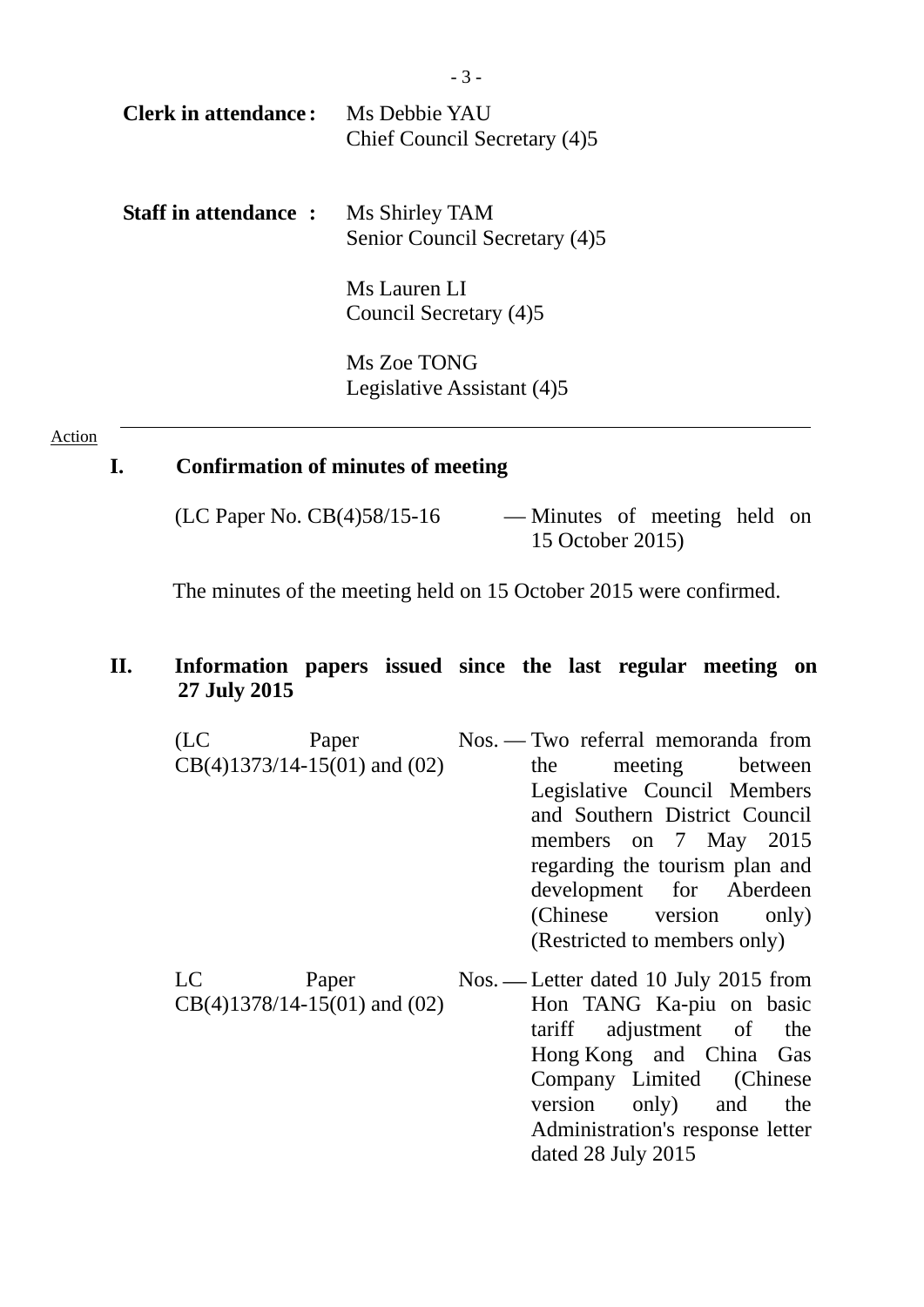- LC Paper No.  $CB(4)1380/14-15(01)$  Letter dated 24 July 2015 from the Consumer Council on release of the Code of Practice of the Laundry Industry (English version only)
- LC Paper Nos. Letter dated 14 July 2015 from CB(4)1381/14-15(01) and (02) Dr Hon CHIANG Lai-wan and joint letter dated 16 July 2015 from Dr Hon Elizabeth QUAT and Dr Hon CHIANG Lai-wai on review of the existing mechanism for protection of outbound tourists (Chinese version only), and the Administration's response letter dated 28 July 2015
- LC Paper No.  $CB(4)1384/14-15(01)$  Administration's paper on tables and graphs showing the import and retail prices of major oil products from July 2013 to June 2015
- LC Paper No.  $CB(4)1425/14-15(01)$  Submission from the Alliance and LC Paper No. CB(4)1476/14-15(01) for Protection of Low-income Families on installing independent electricity meters for tenants of subdivided flats and the "CLP Subsidy Programme for Energy Efficient Electrical Appliances" (Chinese version only), and the responses of the Administration and the power companies
- LC Paper No.  $CB(4)1435/14-15(01)$  Administration's paper on tables and graphs showing the import and retail prices of major oil products from August 2013 to July 2015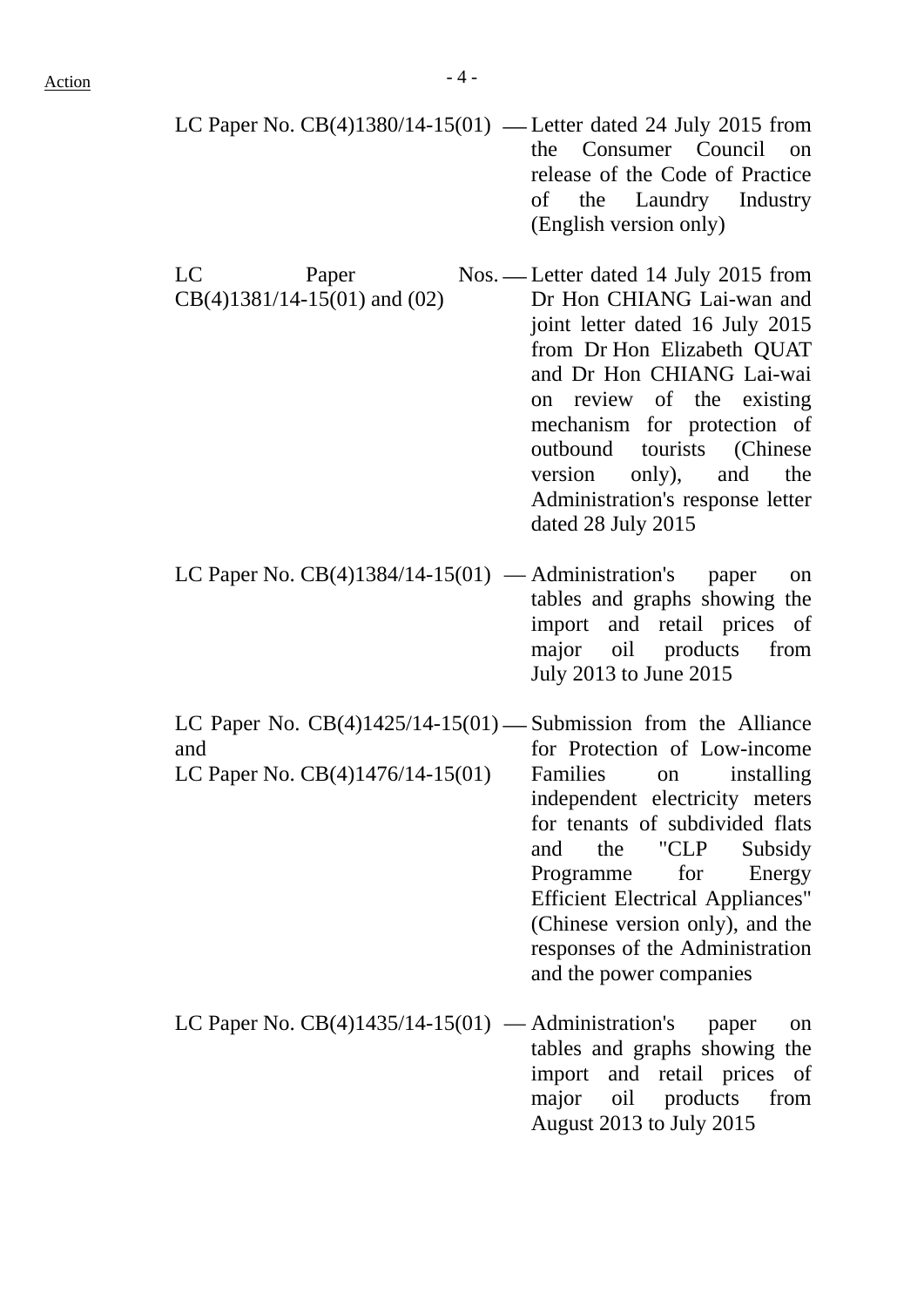- LC Paper No.  $CB(4)1499/14-15(01)$  Administration's paper on tables and graphs showing the import and retail prices of major oil products from September 2013 to August 2015)
- 2. Members noted the above papers issued since the last regular meeting.

#### **III. Items for discussion at the next meeting**

 $(LC$  Paper No.  $CB(4)56/15-16(01)$  — List of outstanding items for discussion

LC Paper No.  $CB(4)56/15-16(02)$  — List of follow-up actions)

3. Members agreed to discuss the following items at the next regular meeting scheduled for Monday, 23 November 2015 at 9:30 am –

- (a) Public consultation on the future development of the electricity market;
- (b) Proposed extension of two supernumerary posts to take forward the outcome of the public consultation on the future development of the electricity market;
- (c) Proposed establishment of a maritime body for promoting the development of the maritime industry in Hong Kong; and
- (d) Competition Commission's preparation for full commencement of the Competition Ordinance.

4. The Chairman informed members that he would invite the Bureau Directors concerned at the forthcoming work plan meetings to better coordinate among themselves in scheduling the discussion items so that the regular meetings of the Panel could be finished within the designated two hours as far as practicable.

5. The Chairman referred to Mr TANG Ka-piu's letter dated 20 October 2015 tabled at the meeting, which proposed the Panel to discuss issues relating to inbound Mainland tourists joining zero/negative fare tour packages. Members agreed to the Chairman's suggestion that the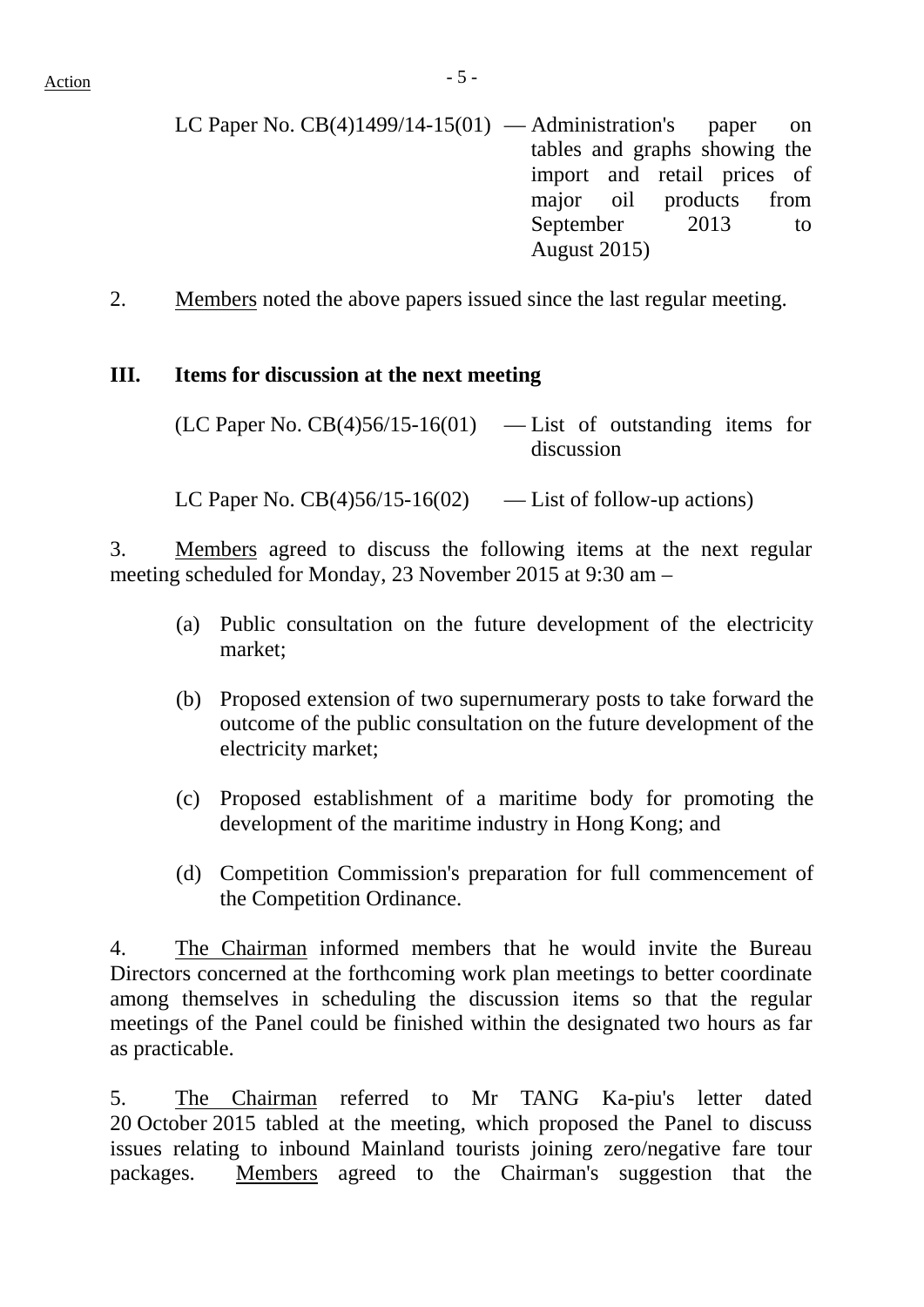Administration would be requested to provide a written response to the concerns raised in Mr TANG's letter before the Panel decided on the way forward. The Chairman also suggested Mr TANG to consider moving a motion debate on this matter at the Council to which all Members would be able to give views.

(*Post-meeting note*: Mr TANG Ka-piu's letter was issued to members on 26 October 2015 vide LC Paper No. CB(4)107/15-16(01). The Administration's written response was issued to members on 20 November 2015 vide LC Paper No. CB(4)247/15-16(03).)

#### **IV. Revision of postage rates and miscellaneous postal fees and charges**

| (LC Paper No. $CB(4)56/15-16(03)$ ) | — Administration's<br>Revision of postage rates and<br>miscellaneous postal fees and<br>charges                                        | paper<br>on         |
|-------------------------------------|----------------------------------------------------------------------------------------------------------------------------------------|---------------------|
| LC Paper No. $CB(4)56/15-16(04)$    | — Paper on the revision of postage<br>rates and miscellaneous postal<br>fees and charges prepared by<br>the Legislative<br>Secretariat | Council<br>updated) |

background brief))

Presentation by the Administration

6. At the invitation of the Chairman, the Postmaster General ("PMG") of Hongkong Post ("HKP" or "the Department") briefed members on the plans to adjust a number of postal fees under the Post Office Regulations (Cap. 98A) ("POR") from 1 February 2016. She explained that most of the postal services under POR were operating at a loss, and only the fees for five postal services were adjusted in 2013 whereas most of the remaining fees had not been adjusted for about two decades. In the light of the foregoing, the Post Office (Amendment) Regulation 2015 would be tabled at the Legislative Council for adjusting the rates of 14 postal fees under POR to recover the cumulative inflation since the respective last adjustments, revising the rates and service conditions of three postal fees, introducing a licence fee for Freepost service and removing the references to six postal fees from POR.

7. PMG also informed members about the adjustment of the postage rates for Local Mail (Letters and Packets), Air Mail (Letters and Packets) and Surface Mail (Letters and Packets) as well as Local Parcels from 1 January 2016, the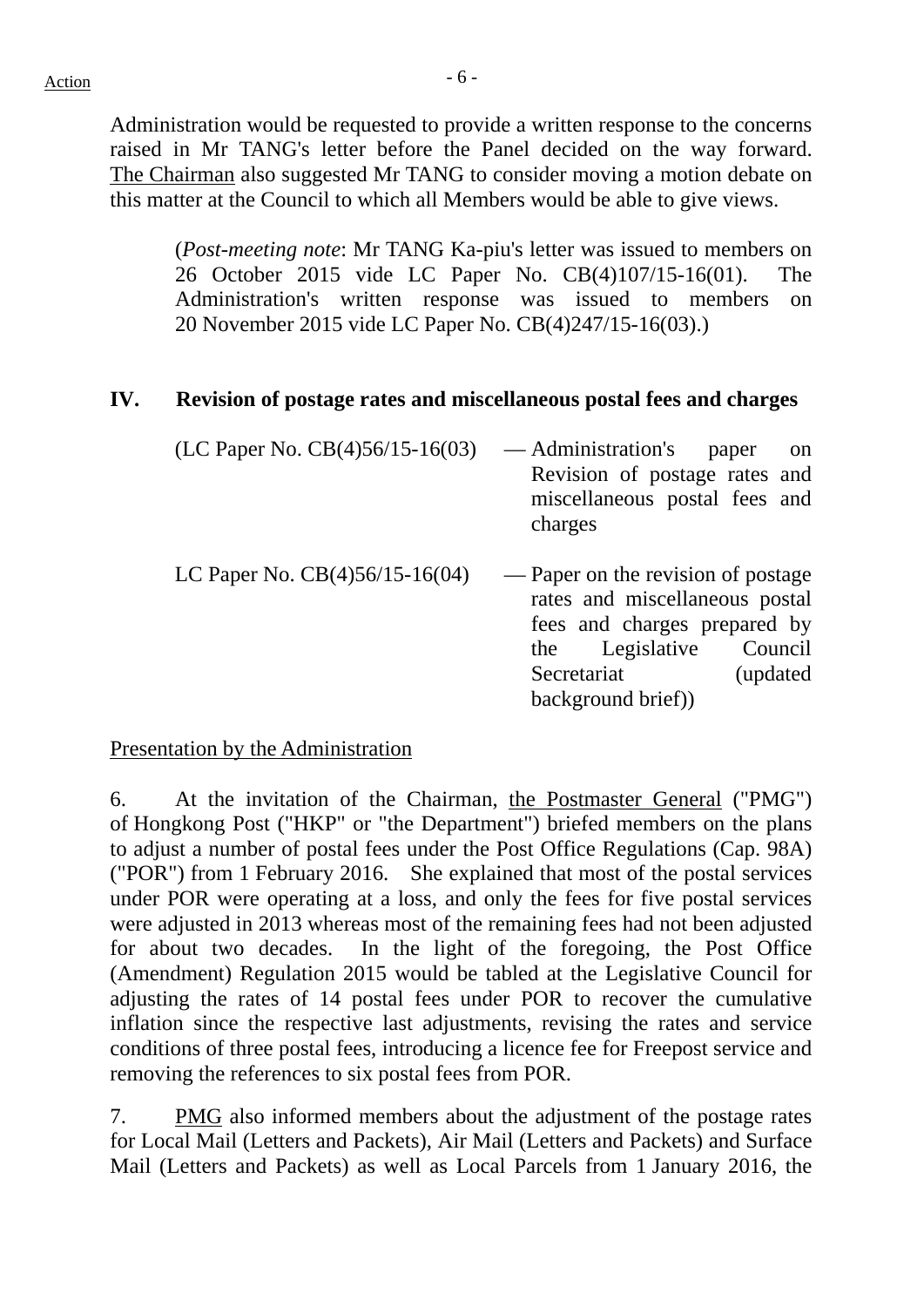introduction of the new mail format classification (namely Small Letter, Large Letter and Packet), the rationalization of the weight tier structure for Local Mail (Letters and Packets), the abolition of the sub-classes of Air Mail (Letters and Packets) and Surface Mail (Letters and Packets), and the addition of a geographical zone, i.e. zone 3, for Air Mail (Letters and Packets) and Surface Mail (Letters and Packets). The above adjustments were to rationalize the postage structure to better reflect the underlying costs. Further details of the briefing were set out in the Administration's paper (LC Paper No. CB(4)56/15-16(03)).

Discussion

## *Revenue generation and cost saving measures*

*Business opportunities on the growth of e-commerce* 

8. Mr SIN Chung-kai asked about how HKP would take advantage of e-commerce development and provide support to online purchase which could be a means to subsidize those loss-making postal services having regard to the escalating fixed cost. In this regard, the Chairman enquired whether HKP had taken the initiatives to seize the business opportunities arising from e-commerce and partnered with overseas online suppliers. Mr Steven HO also expressed the same concern.

9. PMG responded that the business opportunity arising from e-commerce (including business-to-business, business-to-customer and customer-to-customer transactions) was huge, and some of the couriers and logistic service providers were also using HKP's services. For example, some Mainland e-commerce operators had been using HKP's international postal services to deliver their merchandise to destinations worldwide in view of Hong Kong's excellent air connections. Currently, bulk postings of air mail items constituted a substantial source of HKP's business and this was expected to continue in future.

10. PMG added that in response to the high demand for international mail service arising from cross-border e-commerce, HKP had launched the e-Express service, a tracked delivery service with domestic priority delivery at the destination, at a reasonable price and the number of countries covered by e-Express was increasing.

11. PMG further remarked that to facilitate local small and medium enterprises ("SMEs") in the adoption of e-commerce, HKP had been reaching out to trade associations, both on its own and in collaboration with supporting organizations such as the Hong Kong Productivity Council and the Hong Kong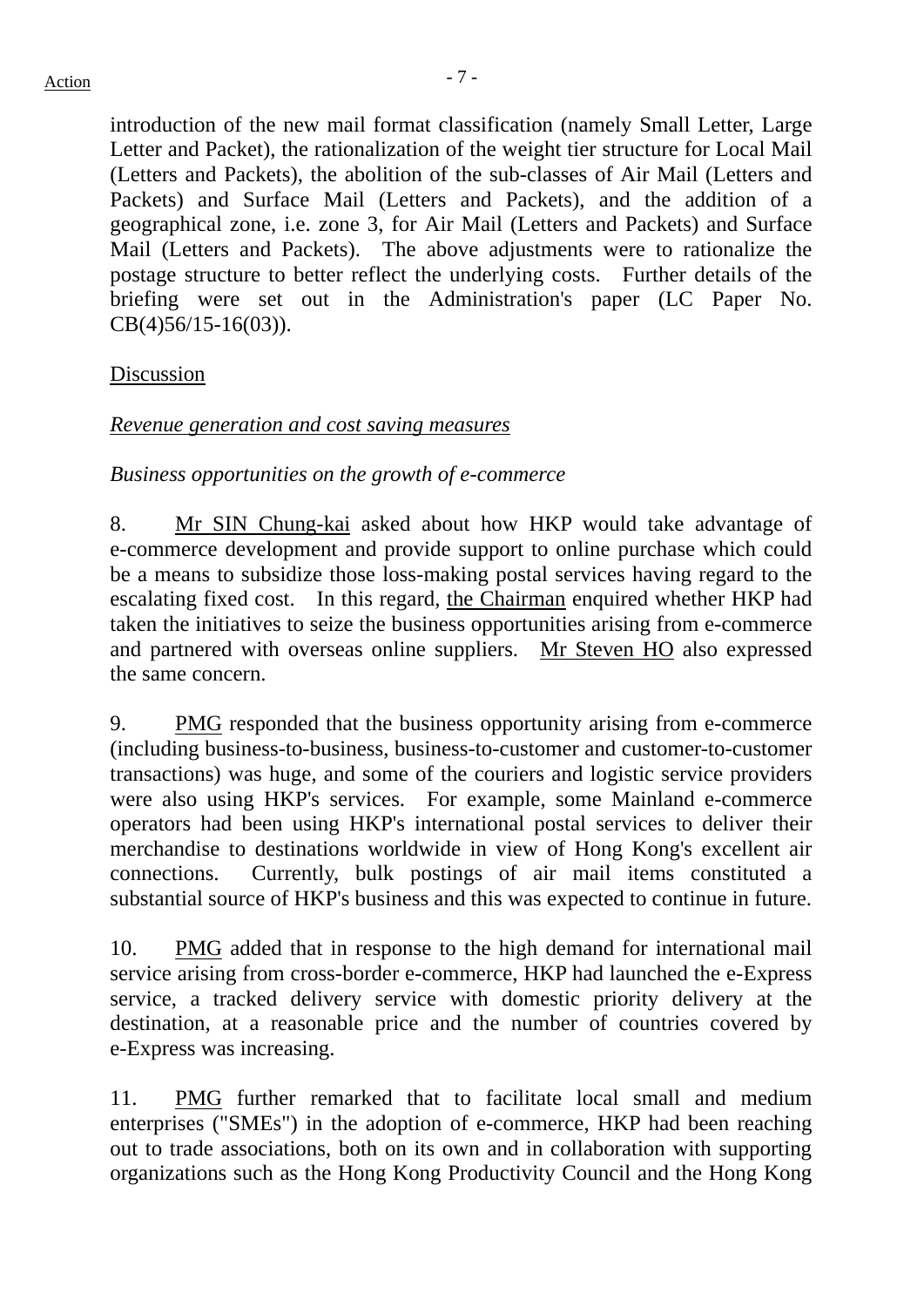Trade Development Council ("HKTDC"), with the latter two sharing with them strategies to seize business opportunities arising from cross-border e-commerce. HKTDC, for example, had established a "Small Order Zone" online selling platform for local SMEs, and HKP offered global delivery services to the platform users at discounted prices.

#### *Proposed improvements to postal services*

12. Mr Frankie YICK suggested that the service hours of post offices in different districts should be flexibly adjusted in response to the district needs. PMG responded that 59 of some 120 post offices had adjusted their service hours in early 2015 taking into account the local postal needs. She explained that while the service hours of some post offices had been shortened, some post offices currently provided service up to 6 pm on weekdays and the General Post Office in Central opened daily except the first day of the Chinese New Year. Meanwhile, HKP was also exploring the possibility of enhancing the convenience of its services without incurring extra costs, for example, by deferring both the opening and the closing hours of some post offices to meet customer needs.

13. Mr Steven HO commented that the postal service, which was an essential government service to the public, was unable to address the public needs in terms of its convenience and flexibility. For example, there was a case that the recipient of 18 parcels missed the door-to-door delivery service, and was unable to collect the bulk in person at the post office concerned. Mr HO urged HKP to improve the postal service, e.g. providing redelivery service at a fee, while planning to increase the postage rates and postal fees.

14. Mr CHAN Kam-lam noted that HKP had been striving to improve its financial viability in recent years. He suggested that HKP could consider introducing new personalized services and commercial services in competition with other service providers, e.g. making calls to the recipients before delivery.

15. PMG explained that parcels were delivered once only to the recipient due to cost consideration, and the provision of additional free deliveries for the same item across the board would have implications on the postage rates. In response to members' suggestions to provide value-added services at a fee (such as redelivery of mail items or telephone confirmation before delivery), PMG undertook to explore these service suggestions. Mr Steven HO and Mr CHAN Kam-lam welcomed PMG's response. Mr HO considered that SMEs could benefit from such improvements.

16. Mr Frankie YICK noted from the Administration's paper that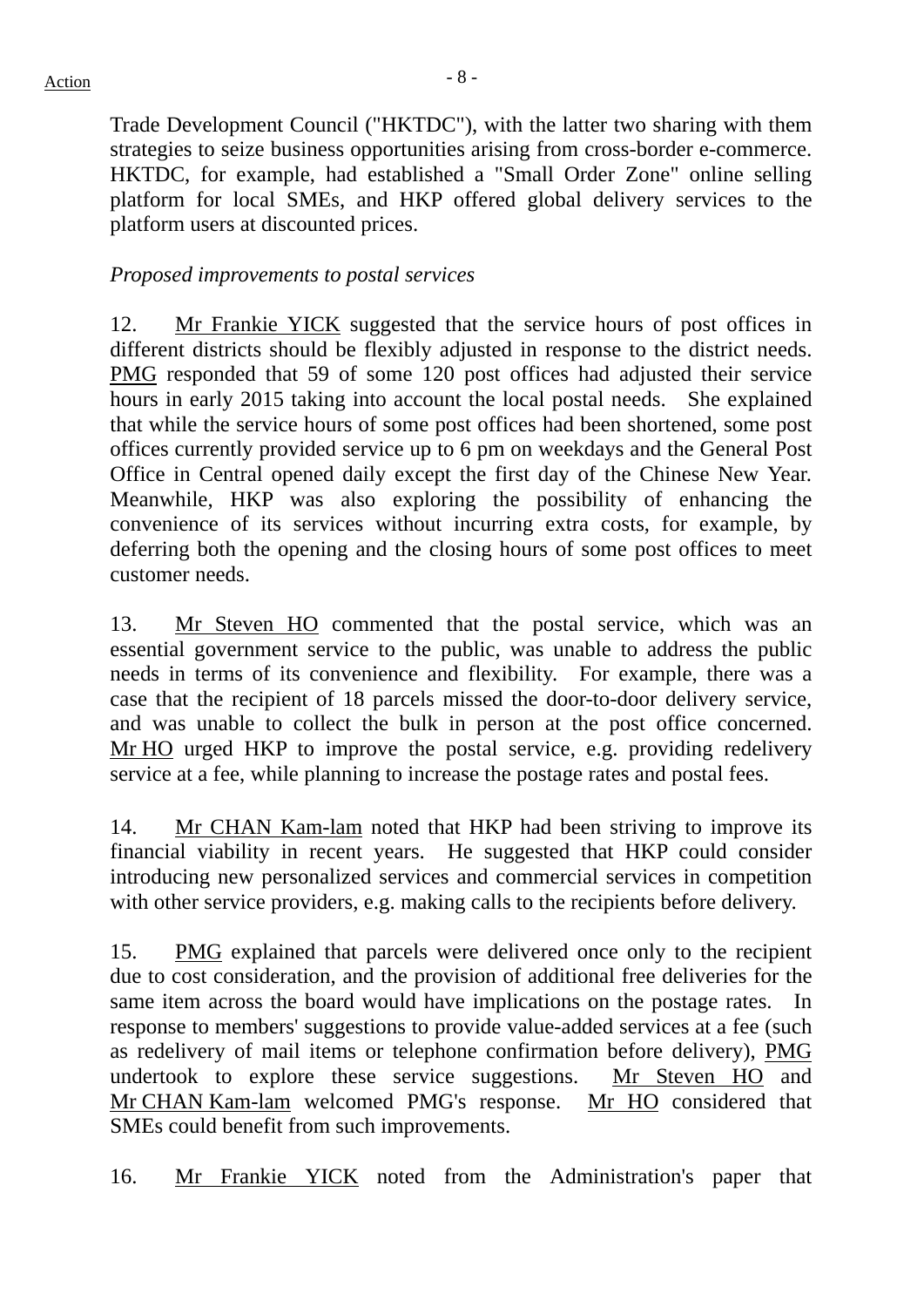unrealistically low domestic postage rates would encourage consolidators to recruit mail destined for Hong Kong and post them in Hong Kong as Local Mail for delivery to local recipients, instead of using the normal international mail channel, thereby depriving the Post Office Trading Fund ("POTF") of the right of receiving terminal dues payments from other postal administrations. He queried if HKP would implement any measures to stop such practice. The Chairman also enquired about the implications of the problem.

17. PMG replied that although the problem in question was observed, it was difficult for HKP to ascertain whether the local mail items had in fact originated from outside Hong Kong. For example, some bills originating from outside Hong Kong might be sent electronically to a local handling agent who then posted them to local recipients by Local Mail. HKP would not be able to stop such posting practice. As Local Mail was operating at a loss, it was crucial for HKP to periodically adjust the postage rates in reflection of the operating costs based on the "user pays" principle. Otherwise, the operating loss incurred for Local Mail would further increase due to the afore-mentioned posting behaviour.

#### *Staffing arrangements*

18. Mr TANG Ka-piu noted that among the government departments which operated as a trading fund, HKP was the one employing the largest number of non-civil service contract ("NCSC") staff amounting to some 2 000, and most of them were very dissatisfied with the conditions of service, such as they were required to work overtime without any allowance. Noting that the HKP's staff costs had gone up by 8.8% from 2013-2014 to 2014-2015, he enquired whether the rise was related to the annual civil service pay adjustment only. While expressing reservation on the proposed revision of postage rates and postal fees etc, he said that he would give support to the proposal if HKP undertook to create more civil service posts for existing NCSC staff who had served in HKP for a long time, and improve the conditions of services of contract staff. Mr TANG was keen to see that the profit made by HKP or revenue generated by postal rates and postal fees revision could be used to boost staff morale.

19. PMG explained that postal service provision was labour-intensive. The Department was concerned about staff morale and made continuous effort to ensure that there was sufficient manpower to cope with operational needs. In this connection, HKP had sought to reduce the reliance on manpower by wider adoption of technology, e.g. introducing mechanized sorting of letter mail bearing Chinese addresses. She added that the Department's staff costs covered the total costs incurred for both civil servants and NCSC staff in the Department, including the annual pay adjustments for both categories of staff.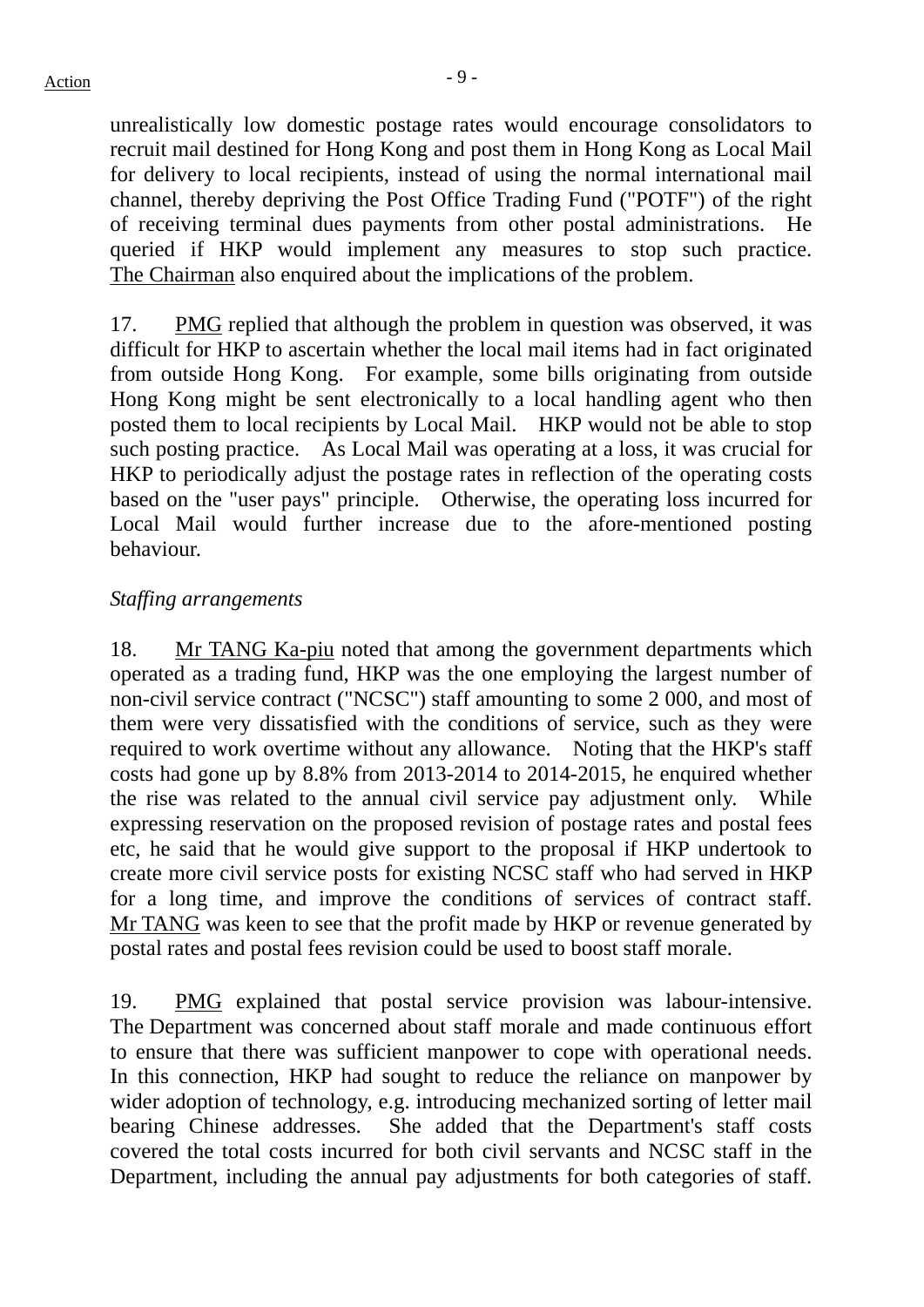Currently, NCSC staff were engaged to meet the operational needs of HKP, which fluctuated throughout the year depending on the service demand, and about half of some 2 000 NCSC staff in HKP were part-time staff. Where a position was required on a long-term basis, HKP would consider converting it to a civil service position. The Department filled civil service vacancies arising from such conversion and natural wastage by open recruitment, and NCSC staff in HKP were welcomed to apply for these vacancies. HKP was required to follow the remuneration policies promulgated by the Civil Service Bureau ("CSB") for NCSC staff, including the policy that they were not eligible for cash allowance for performing overtime work.

#### *Competitiveness of postal services and relevant business planning*

20. Considering that HKP had long been delivering its services effectively and reliably at reasonable charges and to align with global developments by Universal Postal Union on mail format, Ir Dr LO Wai-kwok said that he did not have a strong view on the proposed revision of postage rates and postal fees. Nevertheless, HKP should examine the challenges faced by it, from the relentless trend of e-substitution leading to decrease in letter mail traffic to competition posed by private courier service companies. He suggested that HKP should devise annual business plan and strategic plan over a longer term to guide its development.

21. PMG said that the postal industry had undergone rapid changes in recent years, for example, the mail mix had changed due to a decrease in personal letter mail traffic as a result of e-substitution and an increase in Small Packets arising from e-commerce. HKP had kept its service provision under regular review in response to customer needs. In developing new and enhanced services (such as counter collection service) to meet the service demand arising from e-commerce, HKP had sought to optimize the use of its postal infrastructure (including its post office network and local delivery network). PMG added that, in the Financial Secretary's 2015-2016 Budget Speech, HKP had been asked to undertake a review of its business operation with the objective of enabling the Department to, among others, expand its service offerings in response to market needs. The review was underway. Ir Dr LO Wai-kwok was pleased to note about the review and requested HKP to brief the Panel about the review outcome at appropriate juncture.

(*Post-meeting note*: The Administration's response was issued to Members vide LC Paper No. CB(4)247/15-16(01) on 20 November 2015.)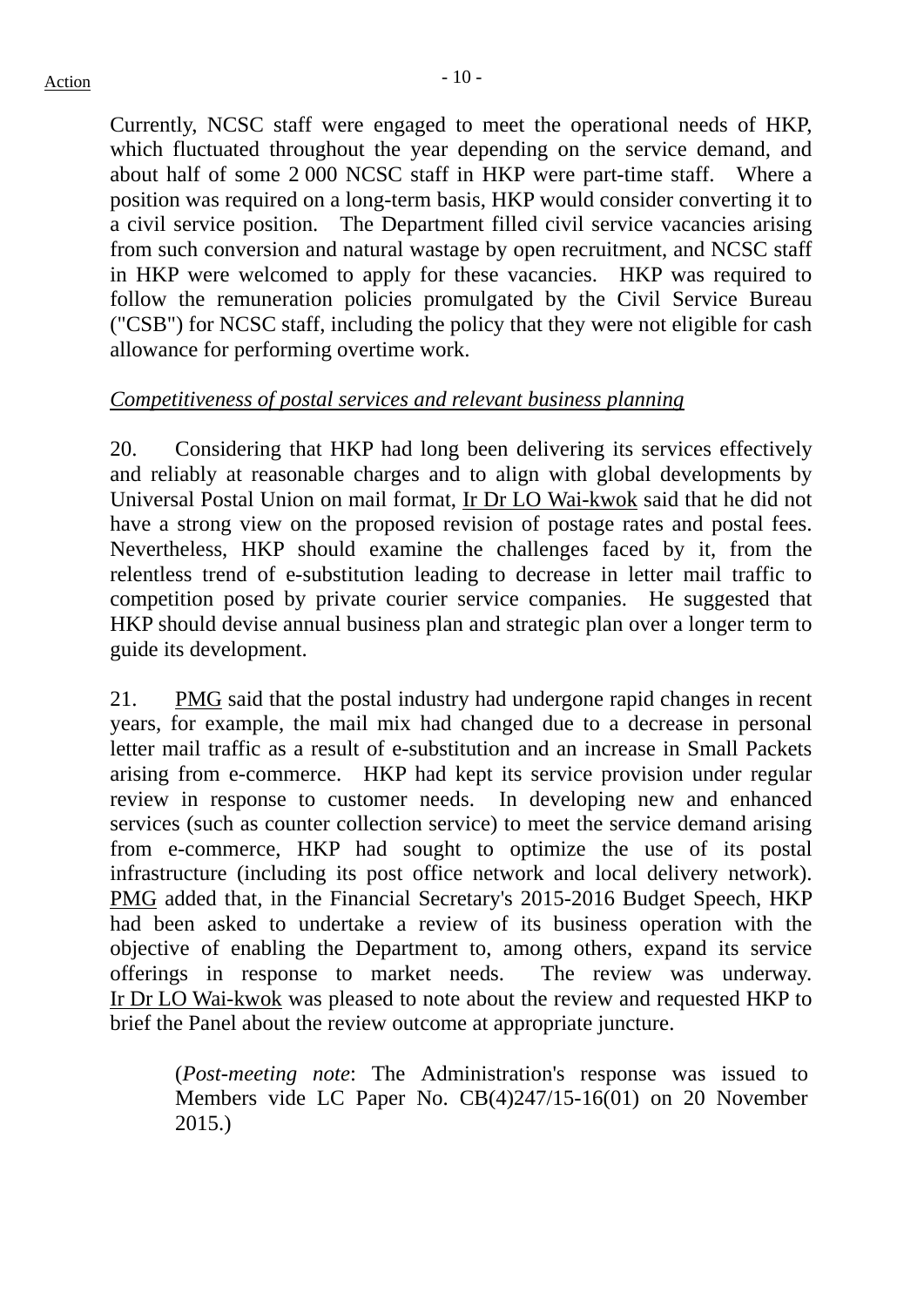22. Noting that POTF was required by law to operate on a self-financing basis, Mr YIU Si-wing considered that the proposed adjustment of postage rates and postal fees was reasonable. Sharing Ir Dr LO Wai-kwok's concern, Mr YIU pointed out that the review should cover a longer duration for at least the next five to ten years, so as to take into account the challenges arising from further development of information technology and e-commerce. To plan ahead for the required resources, he requested HKP to conduct a cost-analysis on manpower and land requirements for its provision of services to facilitate members' consideration of its future proposals.

23. PMG said that HKP attached importance to its financial viability and sustainable development in an environment of rapid market changes. In recent years, the Department had made investments to enhance its sustainability in the longer term, e.g. amalgamation of the International Mail Centre and the General Post Office Sorting Office into a unified Central Mail Centre in Kowloon Bay to help achieve economy of scale in postal operation. In illustration of the Department's wider use of technology, PMG said that HKP had implemented a new integrated postal service system to automate counter operations and integrate counter operation with backend processes. In addition, it had developed online posting platforms to facilitate advanced resource planning and deployment for mail processing. These online posting platforms accepted posting information electronically and specifically addressed the posting needs of mailers engaged in e-commerce. She explained that HKP's need for manpower and land would evolve as a result of changes in service demands and the Department's service provision. The Department would keep the situation under regular review. She added that the Department would consider the business prospects for a forecast period of five years when drawing up its annual business plan.

24. Echoing Ir Dr LO Wai-kwok's suggestion for a long-term strategic plan, Mr Frankie YICK urged HKP to rationalize its operation, including the adjustment of pay scale for its employees. He pointed out that some leading international mail and logistics service providers, such as DHL, TNT and Federal Express, had expanded successfully, and even so for Singapore Post following its privatization. He was concerned that without aforesaid strategic planning and rationalization, HKP could only rely on continuous revision of postage rates and postal fees in order to recover the escalating operating costs in future.

25. PMG said that HKP had been making continuous effort in the implementation of revenue generation and cost-saving measures, and would seek to adjust the postage rates and the postal fees as a last resort to maintain its financial viability. Nevertheless, due to the rigidity of the civil service system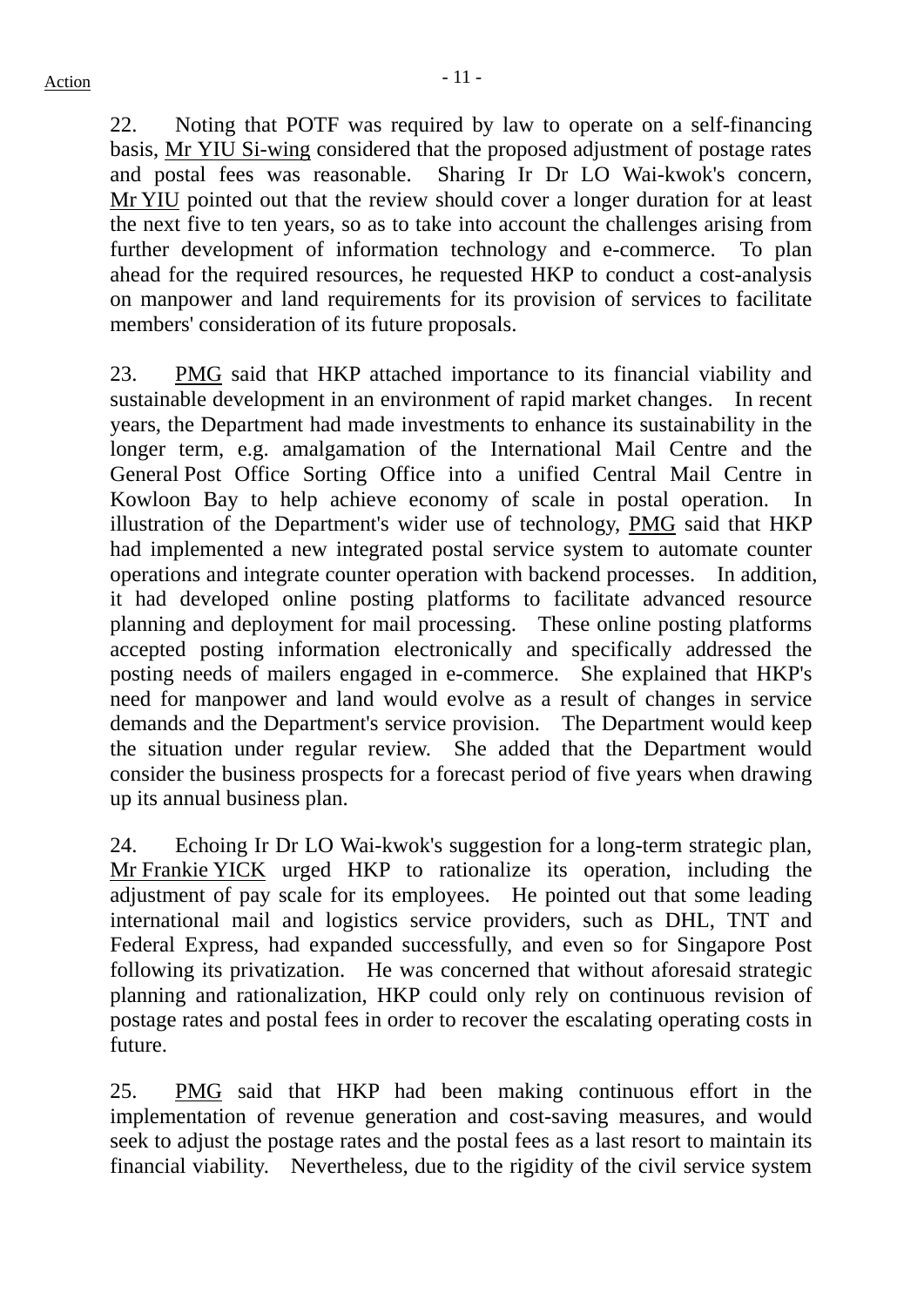(e.g. the inflexibility for the POTF to adjust its civil service establishment in response to market changes and the requirement for the POTF to follow the annual civil service pay adjustment promulgated by CSB without regard to its own financial position and market pay for employees in the logistics sector), the POTF faced constraints in managing its costs.

26. Mr WU Chi-wai enquired about the competitiveness of HKP's services as compared to those provided by other market players following the postal fees increase, and the financial benefits brought by the proposed increase to HKP. PMG replied that HKP's services were different from those provided by other market players in terms of the range of services and their geographical coverage. For example, HKP provided Local Mail service throughout the territory whereas couriers in the market tended to focus their service provision in commercial and industrial areas and they might impose surcharges for delivery to remote destinations. For international mail service, HKP served all destinations with a postal administration, whereas private sector couriers served principally major destinations and relied on the local postal service elsewhere to serve remote destinations.

27. Mr Kenneth LEUNG asked about the postal service(s) which was/were operating at a profit or at a loss, and if any measures were implemented to increase the market share of those services that were making a profit. PMG advised that HKP closely monitored the situation. In general, Local Mail services were operating at a loss. To ameliorate this, HKP sought to reduce cross-subsidization among POTF's various services. She undertook to provide more information in response to Mr Kenneth LEUNG's request.

(*Post-meeting note*: The Administration's response was issued to Members vide LC Paper No. CB(4)247/15-16(01) on 20 November 2015.)

## *Preservation of postal history*

28. Noting that the Administration had considered it inappropriate to display the crown and the British royal cypher on old posting boxes that were still in service and was looking into ways to update the markings on these boxes, Mr Dennis KWOK commented that the proposed action was unnecessary because these old posting boxes had continuously been in use since the handover 18 years ago. Moreover, given HKP had emphasized the need to save its costs, the proposed action was working on the contrary. In this regard, he enquired about the justifications for the proposed action, including details of "inappropriateness", and the decision-maker. In contrast, Mr CHAN Kam-lam expressed support for the Administration's proposed action on this matter.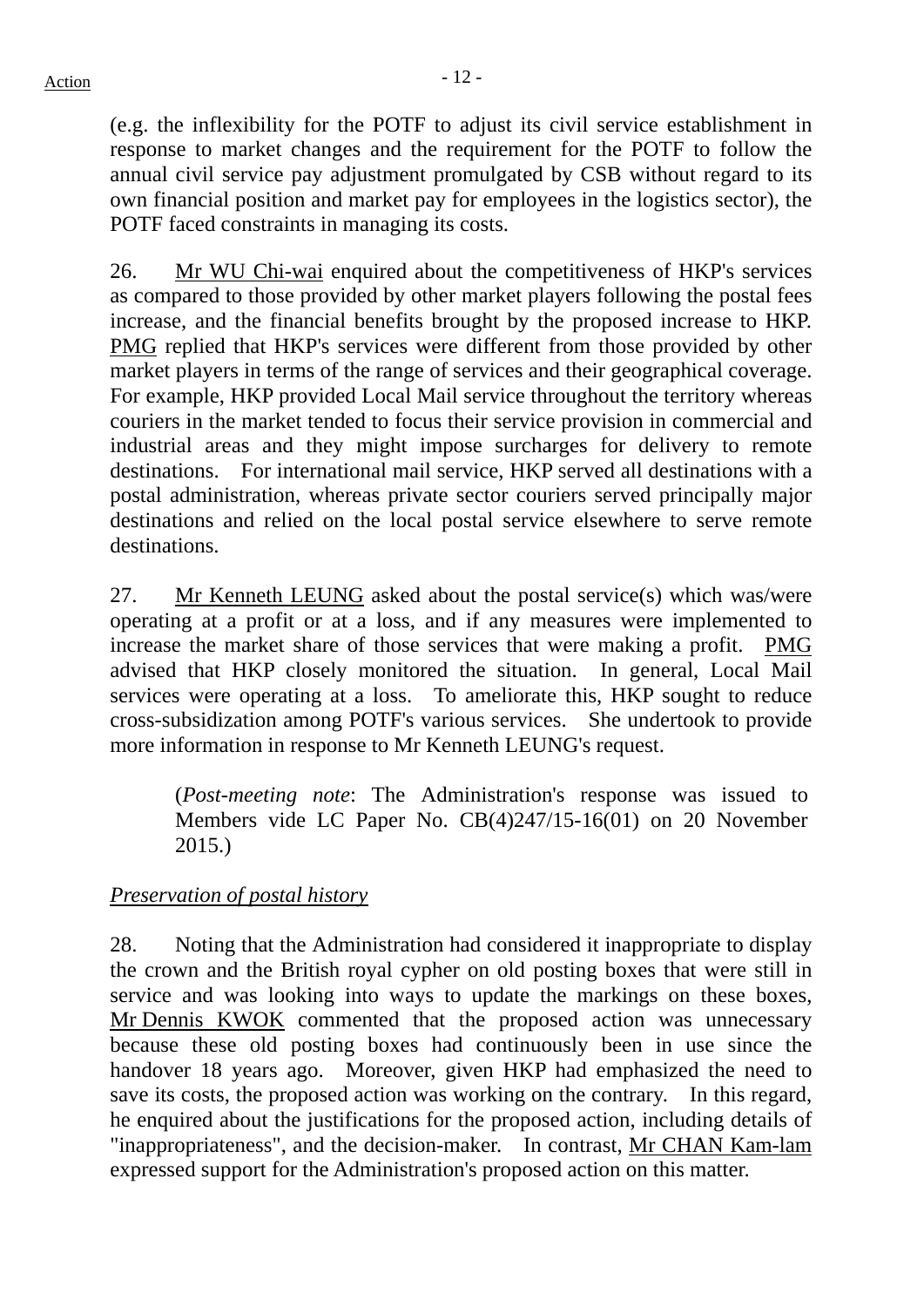29. PMG explained that the said decision had been made by the Administration following internal discussion. In parallel, HKP was considering the best way to conserve old posting boxes and the Government would study the views of stakeholders on this matter.

30. Mr WU Chi-wai asked about efforts on preservation of Hong Kong postal history which lasted over a century. PMG said that HKP devoted effort to preserving the history of postal service development in Hong Kong. For example, postal items with historical value had been preserved before the closure of the International Mail Centre and an exhibition on the postal development in Hong Kong through the Old General Post Office Building was held in 2014. In addition, some historical postal tools were displayed at the Postal Gallery at the General Post Office. Upon the request of Mr WU, PMG undertook to provide a written response on actions taken to preserve the historical records, equipment and tools relating to the postal services provided in Hong Kong, and whether HKP had any plan for the establishment of a postal museum in future.

(*Post-meeting note*: The Administration's response was issued to Members vide LC Paper No. CB(4)247/15-16(01) on 20 November 2015.)

#### Conclusion

31. The Chairman invited the Administration to take note of members' various concerns raised at the meeting. He suggested HKP to improve the provision of services which were profitable to relieve the cost burden on local mail services. He concluded that the Panel in general supported the introduction of the relevant legislative proposal to adjust the miscellaneous postal fees under POR.

## **V. FIA Formula E Championship – Hong Kong ePrix**

- $(LC$  Paper No.  $CB(4)56/15-16(05)$  Administration's paper on the Fédération Internationale de l'Automobile Formula E Championship – Hong Kong ePrix
- LC Paper No.  $CB(4)56/15-16(06)$  Council question on ["Staging of](http://www.legco.gov.hk/yr13-14/english/counmtg/agenda/cm20140108.htm#q_6) [Formula E motor racing](http://www.legco.gov.hk/yr13-14/english/counmtg/agenda/cm20140108.htm#q_6)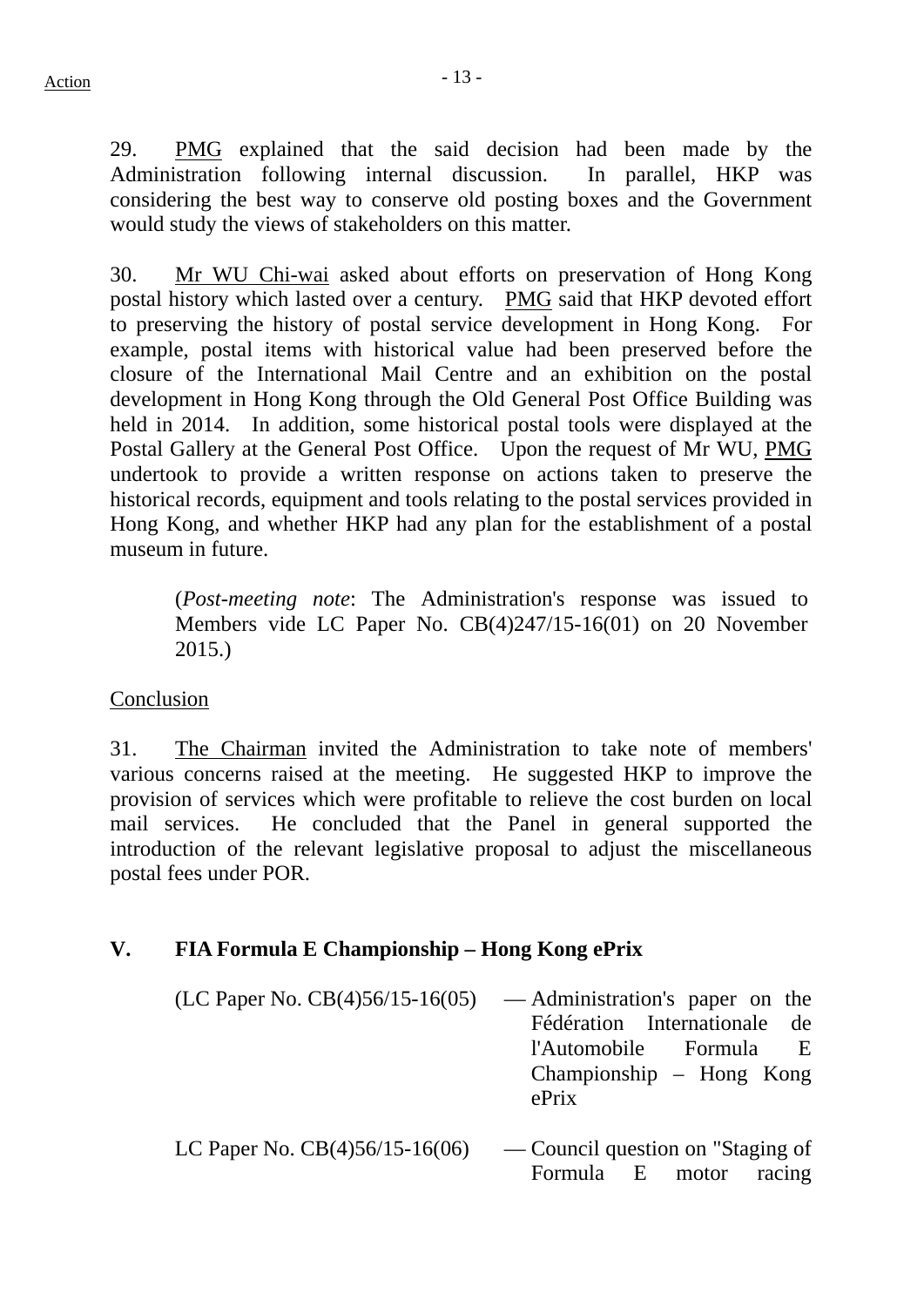[championship serie](http://www.legco.gov.hk/yr13-14/english/counmtg/agenda/cm20140108.htm#q_6)s in Hong Kong" raised by Hon Michael TIEN Puk-sun on 8 January 2014)

#### Presentation by the Administration

32. At the invitation of the Chairman, Commissioner for Tourism ("C for T") briefed members on the proposal of staging the Fédération Internationale de l'Automobile Formula E Championship ("the Championship") – Hong Kong e-Prix in Hong Kong in October 2016. C for T informed members that the Championship was an international event which had been held in various cosmopolitans like London and Paris. She then briefed the meeting the reasons for Government's support to the event, including burnishing Hong Kong's image as an international metropolis, attracting overnight visitors, motorsports lovers who were in particular high spending visitors and car racing crews to come to Hong Kong for the race. The Championship was also in line with Government's environmental objective to promote the use of electric vehicles.

33. Mr Lawrence YU, President of the Hong Kong Automobile Association ("HKAA"), briefed members on the Championship and HKAA's role in supporting the event. Mr YU elaborated that coordinated efforts by HKAA and the Tourism Commission in the past three years had facilitated the organizer, i.e. the Formula E Holdings Limited ("FEH"), and the licence holder for operating the Championship in Hong Kong, i.e. the Formula Electric Racing (Hong Kong) Limited ("FERHK"), in bringing the event to the city. Mr YU then briefed members on the characteristics of electric-powered cars and looked forward that the event would help mark the use and promotion of electric cars in Hong Kong. Mr YU highlighted HKAA's ability to support the event in technical aspects by citing its past experiences in staging other motorsports events, for example, HKAA started motorsports events and designed the respective racetracks in Macau, it assisted in the construction of China's first racetrack in Zhuhai, and it had organized four Hong Kong-Beijing Rallies. He hoped that the Championship in Hong Kong would be the best and most popular among all other races held in various cities.

(*Post-meeting note*: The power-point presentation material tabled at the meeting was issued to members vide LC Paper No. CB(4)112/15-16(01) on 26 October 2015.)

#### Declaration of interest

34. The Chairman, the Deputy Chairman and Dr LAM Tai-fai declared that Mr Lawrence YU of HKAA was their personal friend.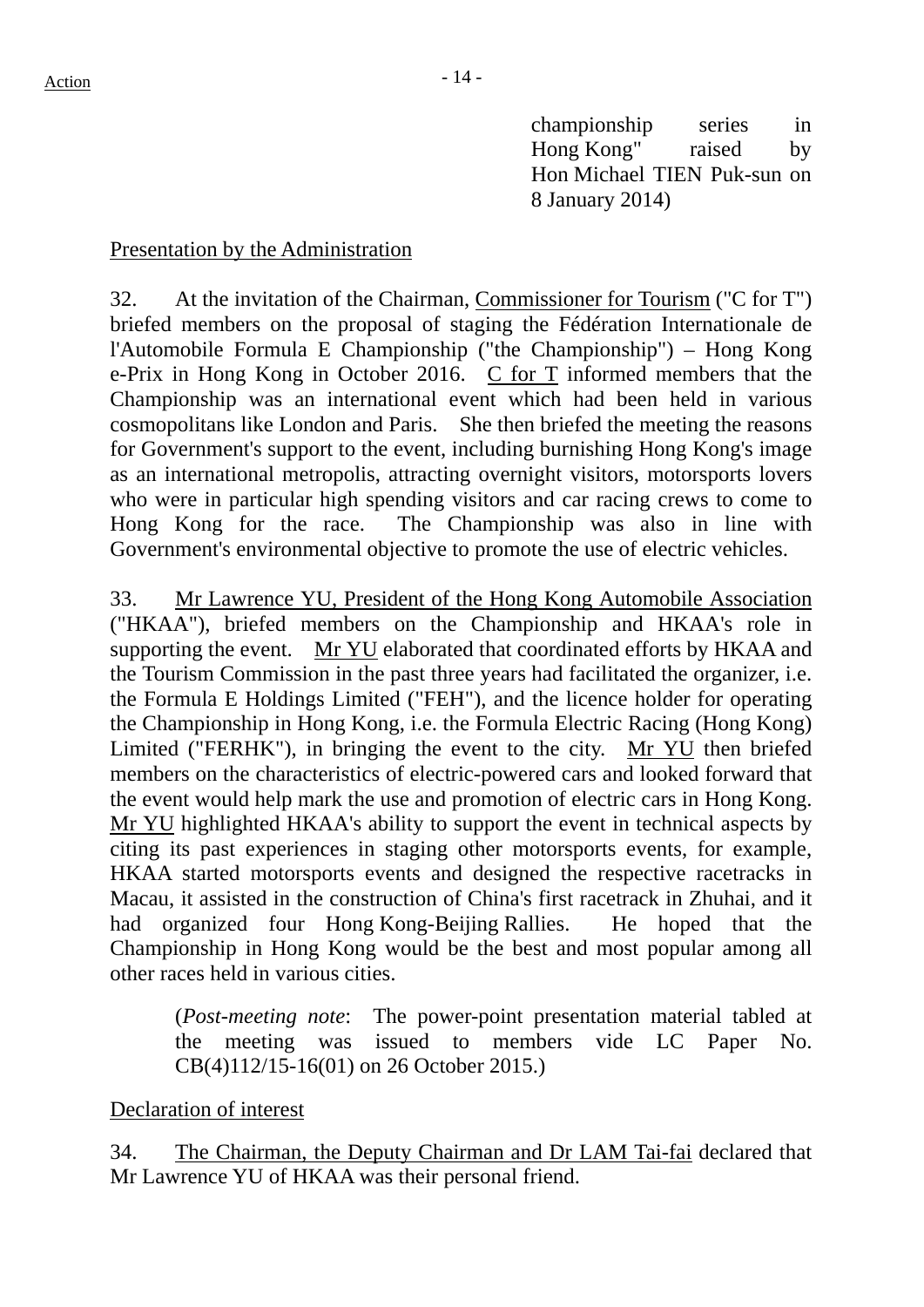#### Discussion

## *Appeals and capabilities of Hong Kong*

35. While expressing his confidence in the success and smooth running of the Championship in Hong Kong, Mr CHAN Kam-lam opined that the racetrack designated for the Championship was not suitable for any Fédération Internationale de l'Automobile ("FIA") Formula races since it was too short and narrow. He hoped that more suitable venues could be explored if Hong Kong was to stage similar events in the future. Echoing his view and considering Hong Kong's lack of experience in staging similar events, Mr Steven HO had doubts about the strength of the city in making the Championship in Hong Kong the best among other races hosted in various cities. Mr HO said that he was keen to see that the Championship could feature the unique appeals of Hong Kong.

36. Mr Lawrence YU of HKAA clarified that he hoped the Championship in Hong Kong the most popular among all other races. He reiterated that Hong Kong was the first among all Asian cities introducing motorsports, and assured members that HKAA had plenty of experience in terms of the technical aspect of the sports, whereas FEH was expert in maintaining the safety standard. He hoped that the race in Hong Kong, supplemented by supporting races and side activities held by the organizer and HKAA, would be the most popular one of the Championship.

37. C for T responded that the Championship would be staged in a professional manner. She said that adequate support would be provided by both FERHK and local organizations. While 1 000 staff from FEH would come to Hong Kong to assist in the staging of the Championship, professionals and volunteers from HKAA and other organizations would also provide support for the event. On the appeal of Hong Kong, C for T highlighted that according to FEH, the Central Harbourfront area with the Victoria Harbour and Central as backdrop, was a magnificent scene for audience which could not be found in any other stops and had thus attracted it to choose Hong Kong as the first stop of the Championship in its third season.

## *Ticketing arrangement and community engagement*

38. Dr LAM Tai-fai quoted information (LC Paper No. CB(4)112/15-16(01)) from FERHK that staging this "first and foremost event for Hong Kong" would "create a sense of pride and ownership with the local community", encourage "engagement with the local community" and that "reasonable ticket prices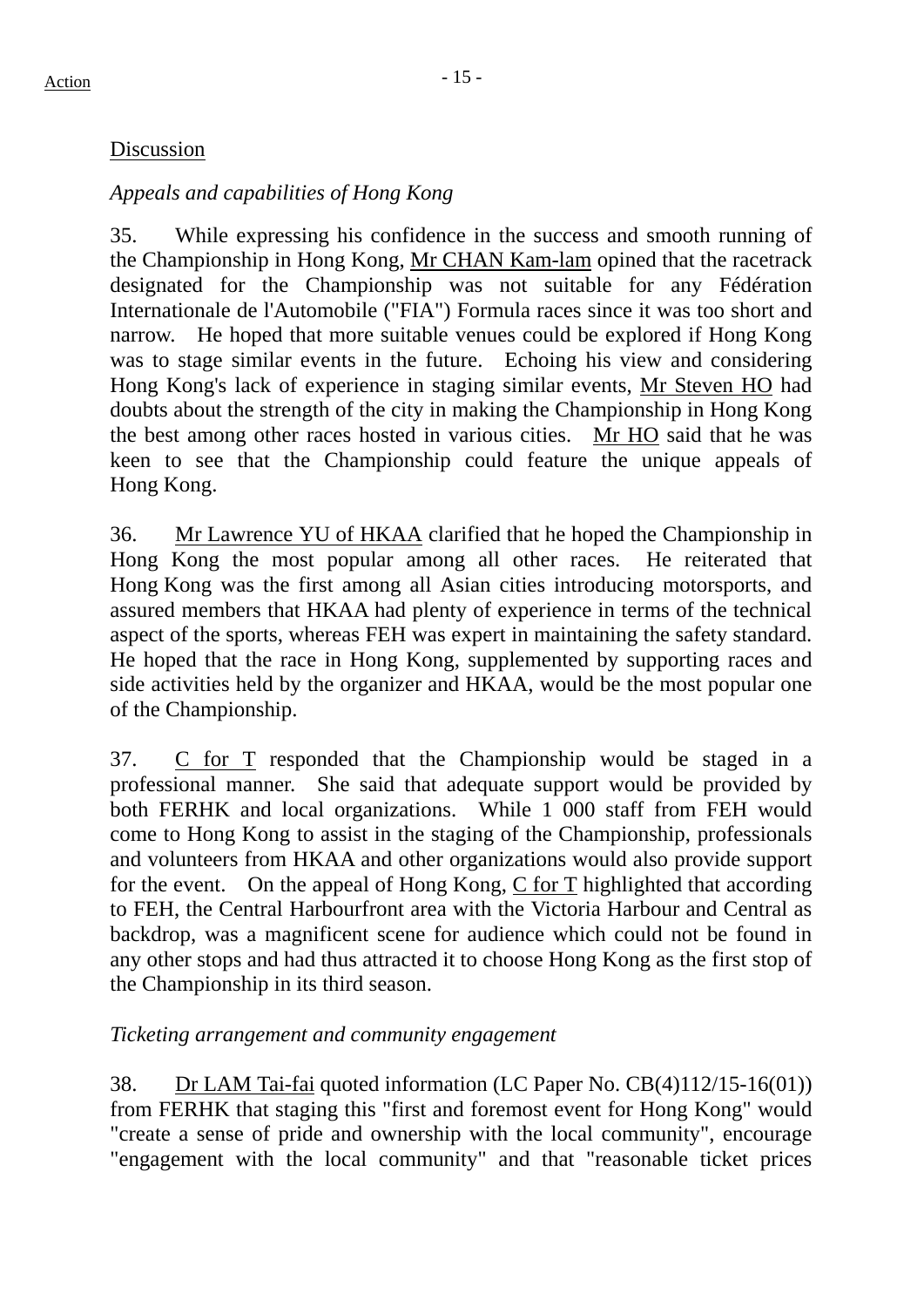provide an inclusion sporting event which belongs to Hong Kong people". Considering that it was not ideal for the local community to participate in the Championship by viewing through screens only, and as Mr Lawrence YU of HKAA had anticipated that more local residents could participate in the Championship, Dr LAM asked about the number of Hong Kong public who could obtain the tickets and view the race on-site.

39. In response, C for T advised that, according to the organizer's latest proposal, spectator stands with some 10 000 seats would be erected in order to encourage community participation. The organizer was also considering setting up large screens in several suitable locations in Hong Kong for more members of public to enjoy the race.

40. Mr Kenneth LEUNG showed support to staging the Championship having regard to its benefits in promoting environmental protection through the use of electric vehicles. He was concerned about the locations of the spectator stands and those to be designated for citizens to watch the race on-site rather than through the screens.

41. The Deputy Chairman welcomed the staging of the Championship in Hong Kong as he believed that more mega events like the Hong Kong Tennis Open, the Hong Kong Open and the Hong Kong Wine & Dine Festival in October 2015 could attract more overseas tourists. Given the short racetrack which might only allow a small number of viewers along the way, he was concerned about how the local community could take part in the Championship as on-site spectators. Mr Christopher CHEUNG asked about the prices of tickets.

42. In response, Mr Lawrence YU of HKAA said that by offering tickets at lower prices, recruitment of several hundreds of volunteers and staging supporting races using electric-powered cars, the organizer tried to engage respectively audience, volunteers and car racing crews from the local community.

43. C for T echoed his point and said that the organizer indicated earlier that some tickets would be set at a reasonable price for local residents, though the exact prices had yet to be confirmed. She said that FERHK was also exploring spots for viewers to watch the race along the racetrack, or to view live broadcast of the race at suitable locations where large screens would be set up.

44. Mr YIU Si-wing supported staging the Championship in Hong Kong as it would help promote the image of Hong Kong as a cosmopolitan city with a diverse variety of mega events. Noting that there were some 10 000 seats in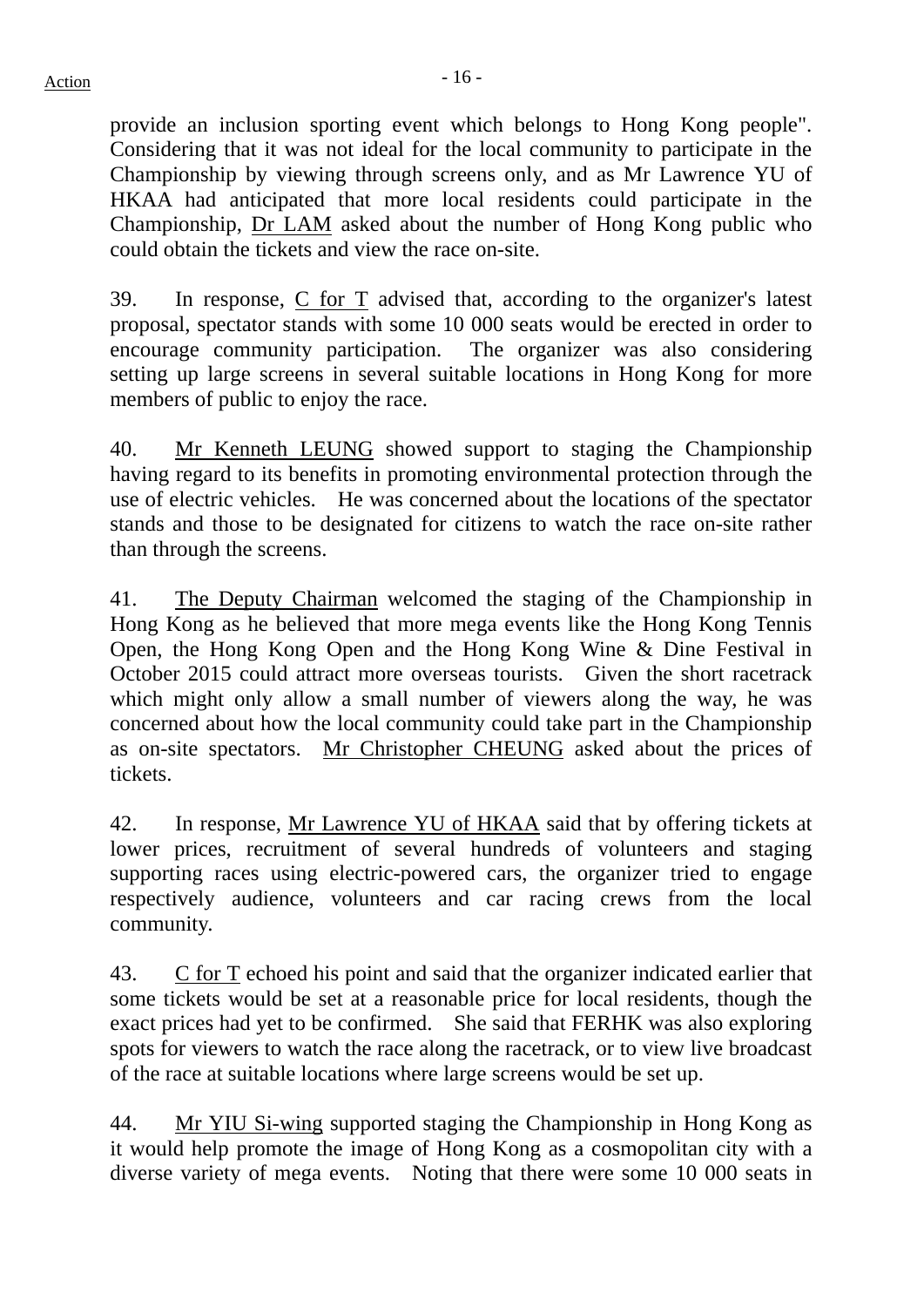the spectator stands, Mr YIU enquired about the number of local residents, overseas tourists and Mainland tourists expected to be attracted by the Championship. Mr Christopher CHEUNG asked the same question. C for T advised that a detailed proposal on the mix of the 10 000 audience and the publicity activities would be provided by FERHK after it had completed related preparatory work.

(*Post-meeting note*: The Administration's response was issued to members vide LC Paper No. CB(4)247/15-16(02) on 20 November 2015.)

45. Mr YIU Si-wing considered that as the event was related to tourism, there should be a plan on the distribution of the tickets to tie in with overseas publicity to be launched by the Hong Kong Tourism Board ("HKTB"). The Chairman asked the Administration the estimated number of tickets to be distributed to local residents and tourists. C for T replied that the estimation was yet to be made by the organizer sponsoring the Hong Kong race, and it would announce the details of the distribution of tickets once the plan was confirmed.

46. Mr Steven HO did not subscribe to the Administration's explanation on the distribution of tickets. Given that Hong Kong had provided the relevant road sections for the organizer to set up a temporary racetrack for the race which would be modified at a cost of some \$20 million and at the expense of local people's inconvenience, he considered that the Administration should be involved in the discussion on the matter so that a reasonable amount of tickets would be reserved for the local community.

#### *Road modification works*

47. Recognizing the remarkable contribution of tourism to Hong Kong's economy and the benefits of staging mega events, such as the Hong Kong Wine & Dine Festival, to attract tourists, Mr Christopher CHEUNG expressed support to staging and promoting the Championship in Hong Kong. He asked whether the Government or FERHK would shoulder the estimated cost of around \$20 million required for the road works. Mr Paul TSE also shared the concern about the financial burden that the Government might have to shoulder apart from the aforesaid \$20 million or so.

48. Regarding the road works, Chief Highway Engineer/Hong Kong ("CHE/HK") of the Highways Department ("HyD") referred to the Annex to the Administration's paper (LC Paper No. CB(4)56/15-16(05)). He explained that the Government agreed to carry out necessary minor modifications to some of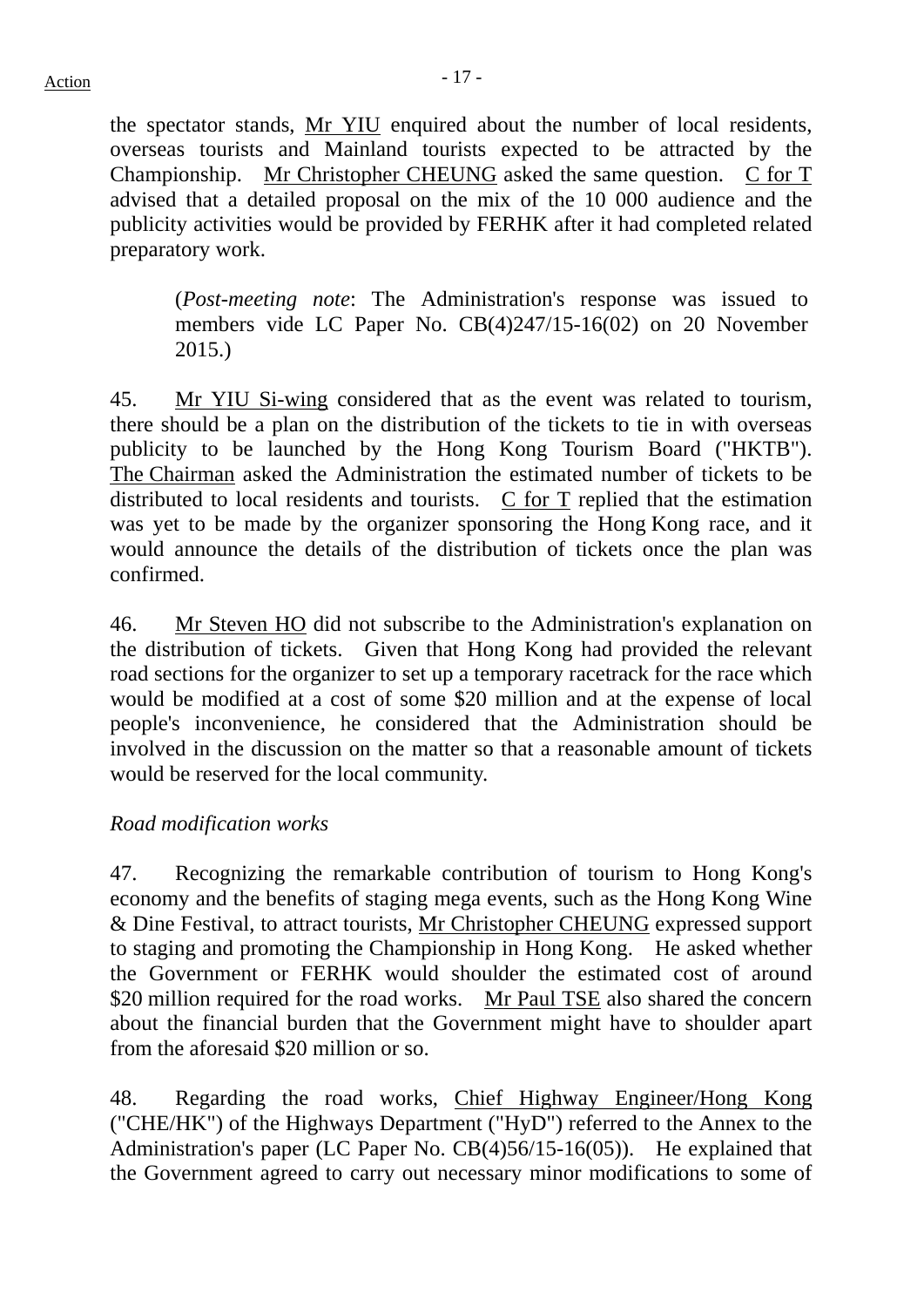the road sections covering the 2 kilometers racetrack, which would run through Lung Wo Road, Man Yiu Street, Man Kwong Street and Yiu Sing Street, involving primarily the conversion of some existing footpaths, traffic islands, central profile barriers and planting strips to carriageway.

49. Mr Kenneth LEUNG asked whether the some \$20 million for the road modification works was a recurrent expenditure or a one-off bid, and whether the concrete profile barriers were removable or permanent fixtures that might cause obstruction to road users during normal days.

50. C for T replied that the cost for the road modification works would be a one-off expenditure and no further cost on such works was to be incurred if the Championship was to be held again in the same location.

51. Regarding the safety barriers, Mr Samir THAPA, Director of FERHK, said that the concrete barriers and safety fences would be temporary installations to be put up alongside the racetrack one week before the Championship. They would be removed two to three days after the race, and stored for re-use in future events. CHE/HK also confirmed that the proposed profile barriers separating the carriageway and footpath at Man Yiu Street were removable to facilitate the holding of similar events in future. CHE/HK further explained that HyD would liaise with the Transport Department ("TD") about suitable arrangements to ensure that the barriers would not cause any obstruction to road-users, e.g. putting up appropriate traffic aids to alert the drivers.

52. Mr WONG Ting-kwong supported staging the Championship in Hong Kong as it was a creative event. Expressing his worry about repeating the traffic chaos as in the Hong Kong Cyclothon held earlier, Mr WONG was concerned about the impact of the modification works on road traffic and sought information on the related arrangements such as the duration of road closures and traffic diversion, if any. Mr Paul TSE was also concerned about the impact of the road works on the traffic of the Central Harbourfront, considering the works period was rather long as the works had commenced in mid-October 2015 and were expected to complete by early September 2016.

53. On traffic arrangements, Deputy Commissioner for Tourism ("DC for T") informed the meeting that major events of the Championship were to be held on Sunday and Saturday night in order to avoid the busy hours on weekdays. The organizer had engaged a local traffic consultant to carry out a traffic impact assessment to ensure necessary measures and temporary traffic arrangements would be made jointly by the Police, HyD and TD in case of road closures and traffic diversion.  $\underline{DC}$  for  $\underline{T}$  emphasized Government's intention to minimize the need of road closures and the inconvenience caused to the public in the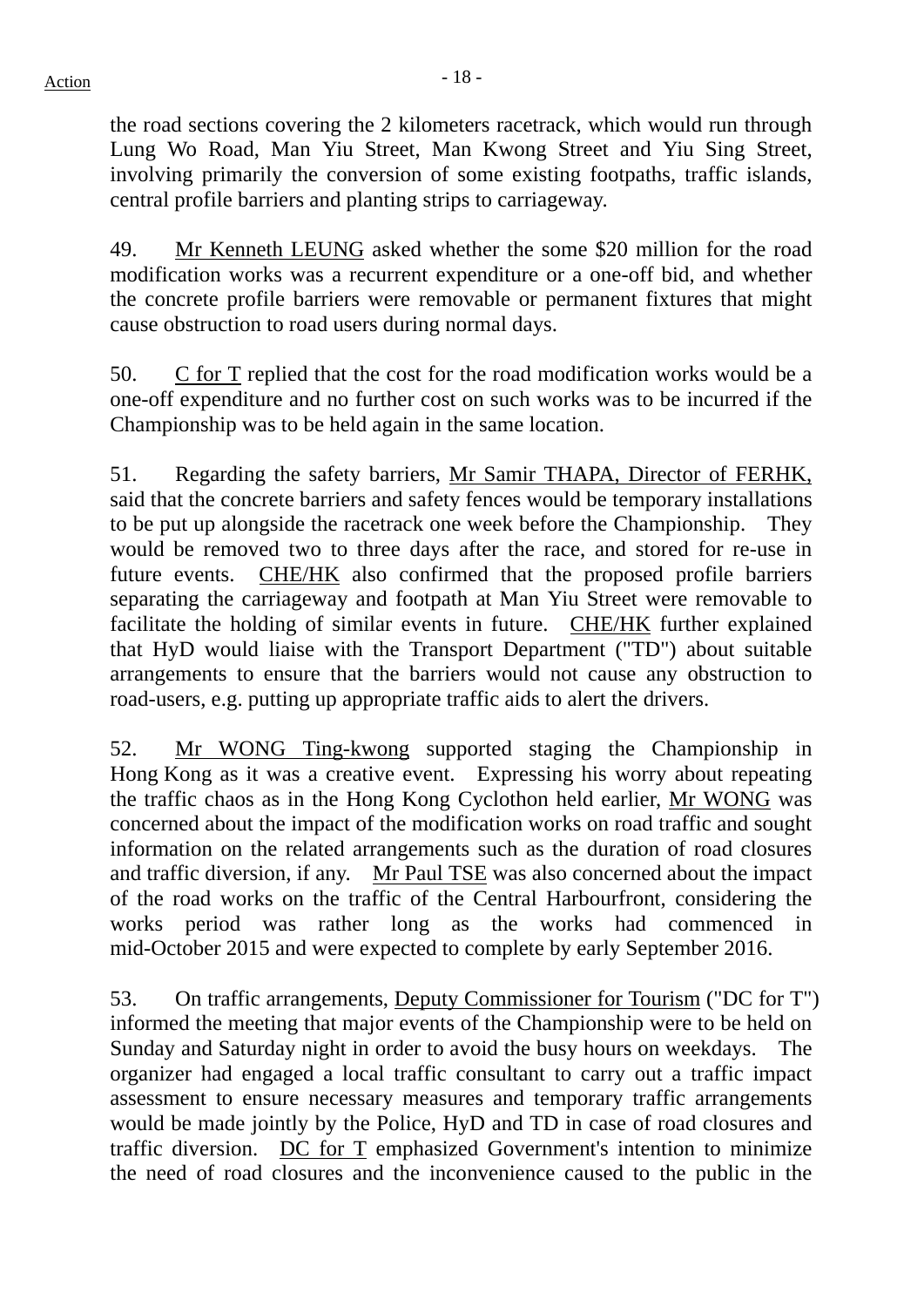course of staging the Championship. In so doing, DC for T undertook to inform the public and road-users at the earliest possible time of any road closures and/or traffic diversion to allow them enough time to make alternative arrangements.

54. In response to Mr Paul TSE's comment on the duration of road works, CHE/HK replied that the works involved relocating 11 trees and seven street lightings, and lowering some of the covers for underground facilities. CHE/HK said that the Administration had to work very closely with the contractor, government departments concerned and relevant utility undertakers so that the works could be completed in ten months' time.

55. Given the road modification works would cost around \$20 million, Mr WONG Ting-kwong enquired if the altered roads would also be used for holding other events apart from the Championship. Mr CHAN Kam-lam shared the same concern.

56. C for T replied that in the course of deciding on the road works to be done, the Administration had taken into consideration that the Championship would be made an annual event of Hong Kong in the years ahead. She pointed out that there was no need to repeat the road works but only simple works on relocating the roadside vases would be required should similar events be staged in Hong Kong again. C for T said that the Administration attached importance to the sustainability in staging the Championship and the effect of reinforcing Hong Kong's status as an events capital on overseas tourists. DC for T relayed FERHK's wish to make the Championship an annual event of Hong Kong too. DC for T said that if found suitable, the racetrack could be used flexibly for other events that require the use of a street circuit, like karting or running events, in Hong Kong.

#### *Safety of the event*

57. Mr Christopher CHEUNG enquired about the safety precautions to be taken for the Championship as it was to be held in Hong Kong for the first time, and whether exchanges with Macau organizers, which were well-known for staging similar events, would be held in order to draw experiences from them.

58. C for T replied that on-site inspection to the location of the planned racetrack had been conducted by FEH to ensure the safety of both car racing drivers and spectators. FEH would conduct another inspection after completion of the road works to confirm that the racetrack could meet the international safety standards for staging the Championship. She pointed out that FERHK was responsible for putting safety measures in place.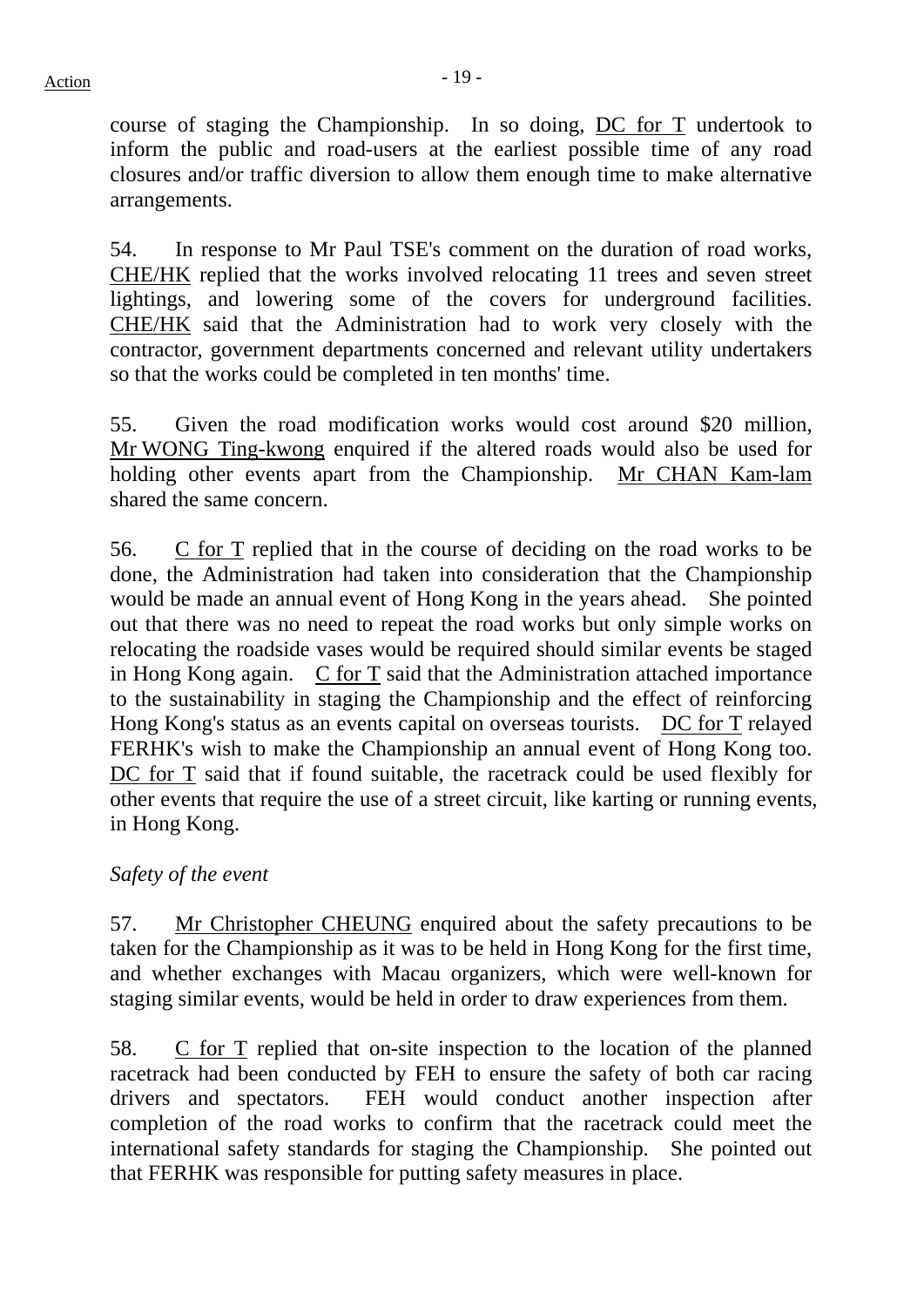59. Given the force of suction caused by cars moving in high speed might lift up the drainage covers on roads designated as the racetrack, the Deputy Chairman enquired about the corresponding precautionary measures to be taken to prevent related accidents.

60. In response, Mr Lawrence YU of HKAA stated that road safety was the priority concern of any FIA endorsed races. He assured members that safety would not be a problem since racetracks of Formula E races would conform entirely to the prevailing safety standard as prescribed by FIA.

## *Economic benefits*

61. Dr LAM Tai-fai asked the Administration about the economic benefits, in quantitative terms, for Hong Kong to stage the Championship. Mr Christopher CHEUNG also raised question on the estimates of the economic benefits the Championship would yield for Hong Kong.

(*Post-meeting note*: The Administration's response was issued to members vide LC Paper No. CB(4)247/15-16(02) on 20 November 2015.)

62. C for T advised that the Championship would be broadcast by 120 countries, so holding the races at the central business district showcasing the magnificent view of Victoria Harbour would have significant publicity for Hong Kong. She added that pre-event publicity would be launched by the organizer, and with the participation of HKTB. The Administration would also discuss with the tourism and the catering sectors to work on some travel products that could attract tourists.

63. Mr YIU Si-wing asked whether the Administration had an estimate of the benefits that the Championship would bring to Hong Kong, for example, the approximate number of overnight visitors to be attracted and their estimated spending, as such estimates would help the Administration to decide the resources to be deployed for publicity. Mr YIU opined that the Administration should have more consideration of the Championship from the perspective of tourism, while FERHK from that of the technical aspect. The two should have a better division of work in planning the event so that FERHK would not be held solely accountable if the targets of staging the Championship could not be achieved.

64. C for T responded that it was difficult to quantify the estimates at this stage. By citing examples of the Hong Kong Wine & Dine Festival and the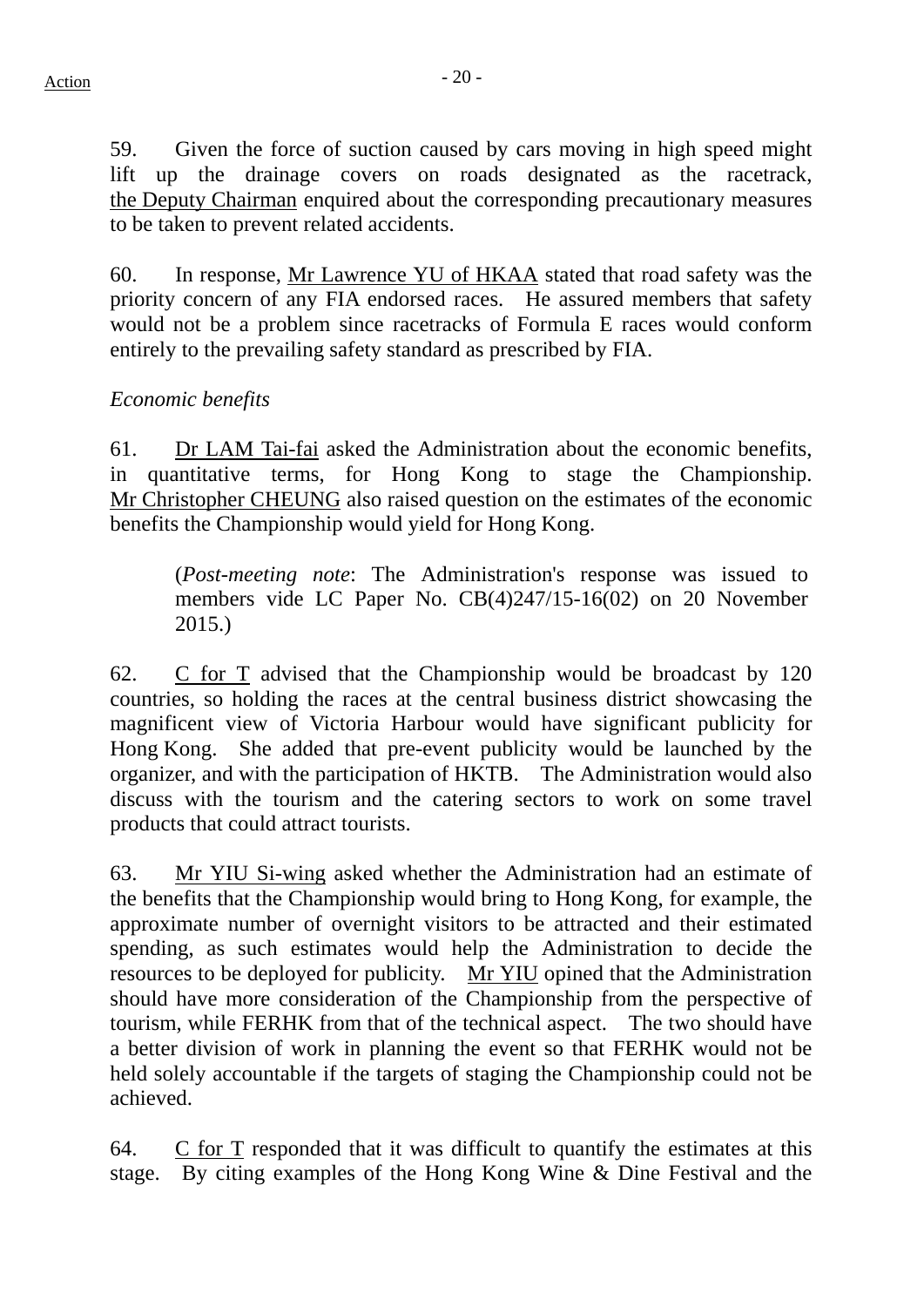Hong Kong Open, she emphasized that burnishing the image of Hong Kong and enriching the tourism appeal of Hong Kong were the primary goal of organizing such mega events. She pointed out that while FERHK would fully fund the Championship, the Administration's support was limited to providing the required road modification works.

65. The Deputy Chairman said that apart from the Championship event itself, the car racing crews, motorsports lovers and high-spending visitors might also take part in other activities during their stay in Hong Kong. He urged the Administration to organize more activities before and after the race in order to entice visitors to extend their period of stay in Hong Kong. C for T replied that both the pre-race events and the post-race events would attract tourists.

66. Mr Paul TSE asked if any synergy with other mega events was planned to be held at the same time to maximize the economic benefits. C for T advised that careful thoughts would be given to the series of mega events, including the Championship, to be held in October 2016 in order to achieve the synergy effect. She added that the Administration would also liaise with the stakeholders of the tourism sector and related industries to work out potential tourism products that could help yield optimal benefits brought for Hong Kong.

#### *Other issues*

67. Mr Paul TSE asked if Beijing or other Asian cities would also stage the Championship in the third season, and if yes, the timing. He said that it might have negative impact on Hong Kong's attractiveness to international visitors if similar events in other Asian cities would also be held around early October 2016. Mr TSE further asked whether the Mega Events Fund would partly fund the Championship and evaluate the event.

68. C for T responded that details of the Championship, including the hosting cities, the respective date and time, would be announced by FEH in around March 2016. Yet, FEH had confirmed in its plan that Hong Kong would be the first stop of the third season of the Championship.

69. Noting that there were quite a number of motorsports lovers in Hong Kong and that they had to go to Macau and/or Singapore for competing in motorsports events, Mr CHAN Kam-lam asked whether the Government could open up more proper training venues by constructing permanent racetracks in Hong Kong so that local racing car drivers joining international motorsports events would not have to undergo training overseas or take part in illegal races in roads like Lung Cheung Road or those near the Western Harbour Crossing.